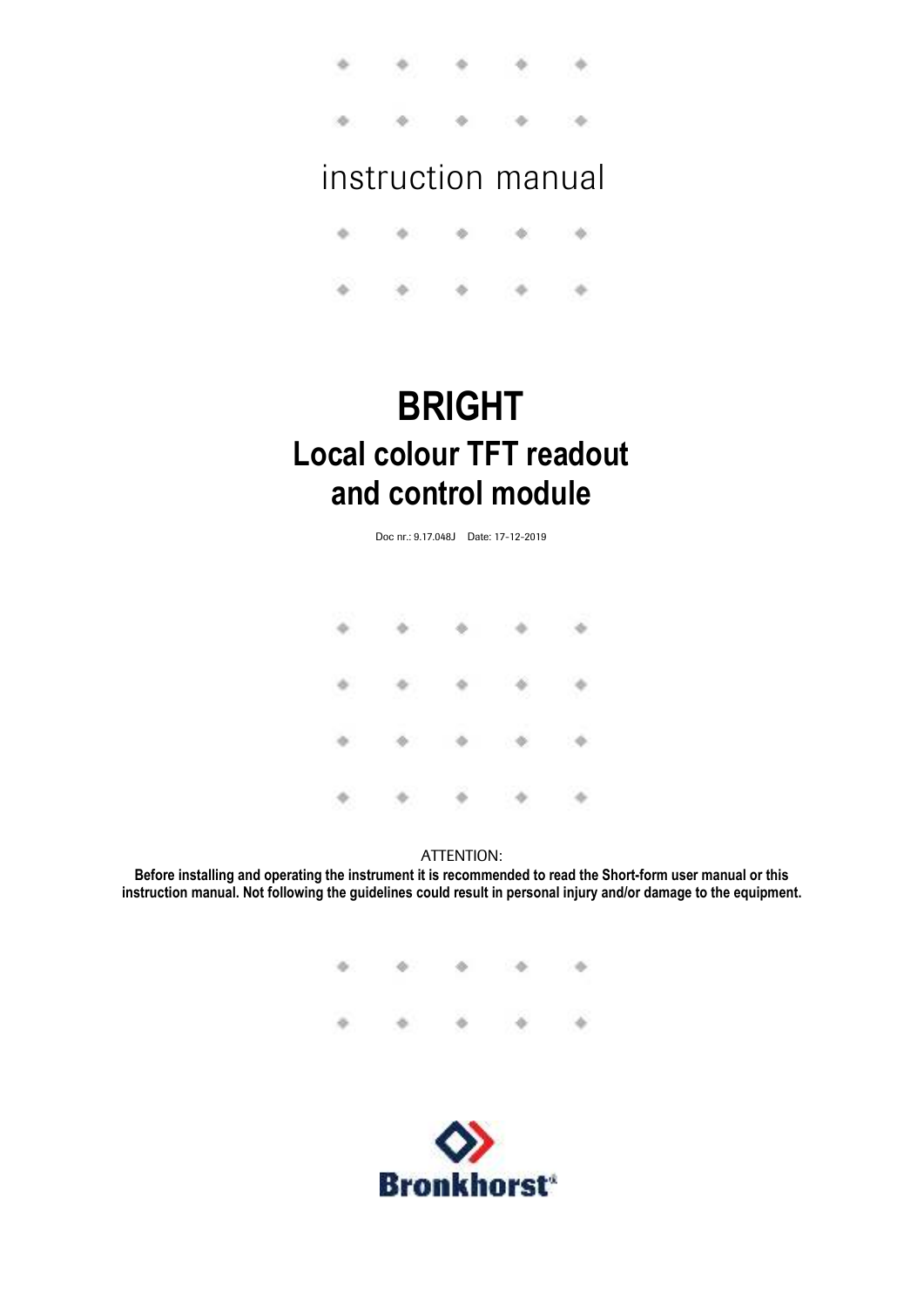### *Disclaimer*

Even though care has been taken in the preparation and publication of the contents of this manual, we do not assume legal or other liability for any inaccuracy, mistake, misstatement or any other error of whatsoever nature contained herein. The material in this manual is for information purposes only, and is subject to change without notice.

### *Symbols*



*Important information. Discarding this information could cause injuries to people or damage to the Instrument or installation.*

*Helpful information. This information will facilitate the use of this instrument.*

*Additional info available on the internet or from your local sales representative.*

### *Receipt of equipment*

Check the outside packing box for damage incurred during shipment. Should the packing box be damaged, then the local carrier must be notified at once regarding his liability, if so required. At the same time a report should be submitted to your distributor.

Carefully remove the equipment from the packing box. Verify that the equipment was not damaged during shipment. Should the equipment be damaged, then the local carrier must be notified at once regarding his liability, if so required. At the same time a report should be submitted to your distributor.

### *Equipment storage*

The equipment should be stored in its original packing in a cupboard warehouse or similar. Care should be taken not to subject the equipment to excessive temperatures or humidity.

### *Warranty*

The products of Bronkhorst® are warranted against defects in material and workmanship for a period of three years from the date of shipment, provided they are used in accordance with the ordering specifications and the instructions in this manual and that they are not subjected to abuse, physical damage or contamination. Products that do not operate properly during this period may be repaired or replaced at no charge. Repairs are normally warranted for one year or the balance of the original warranty, whichever is longer.



*See also paragraph 9 of the Conditions of sales: http://www.bronkhorst.com/files/corporate\_headquarters/sales\_conditions/en\_general\_terms\_of\_sales.pdf*

- The warranty includes all initial and latent defects, random failures, and indeterminable internal causes.
- It excludes failures and damage caused by the customer, such as contamination, improper electrical hook-up, dropping etc.
- Re-conditioning of products primarily returned for warranty service that is partly or wholly judged nonwarranty may be charged for.
- Bronkhorst High-Tech B.V. prepays outgoing freight charges when any part of the service is performed under warranty, unless otherwise agreed upon beforehand. However, if the product has been returned collect to Bronkhorst High-Tech B.V., these costs are added to the repair invoice. Import and/or export charges, foreign shipping methods/carriers are paid for by the customer.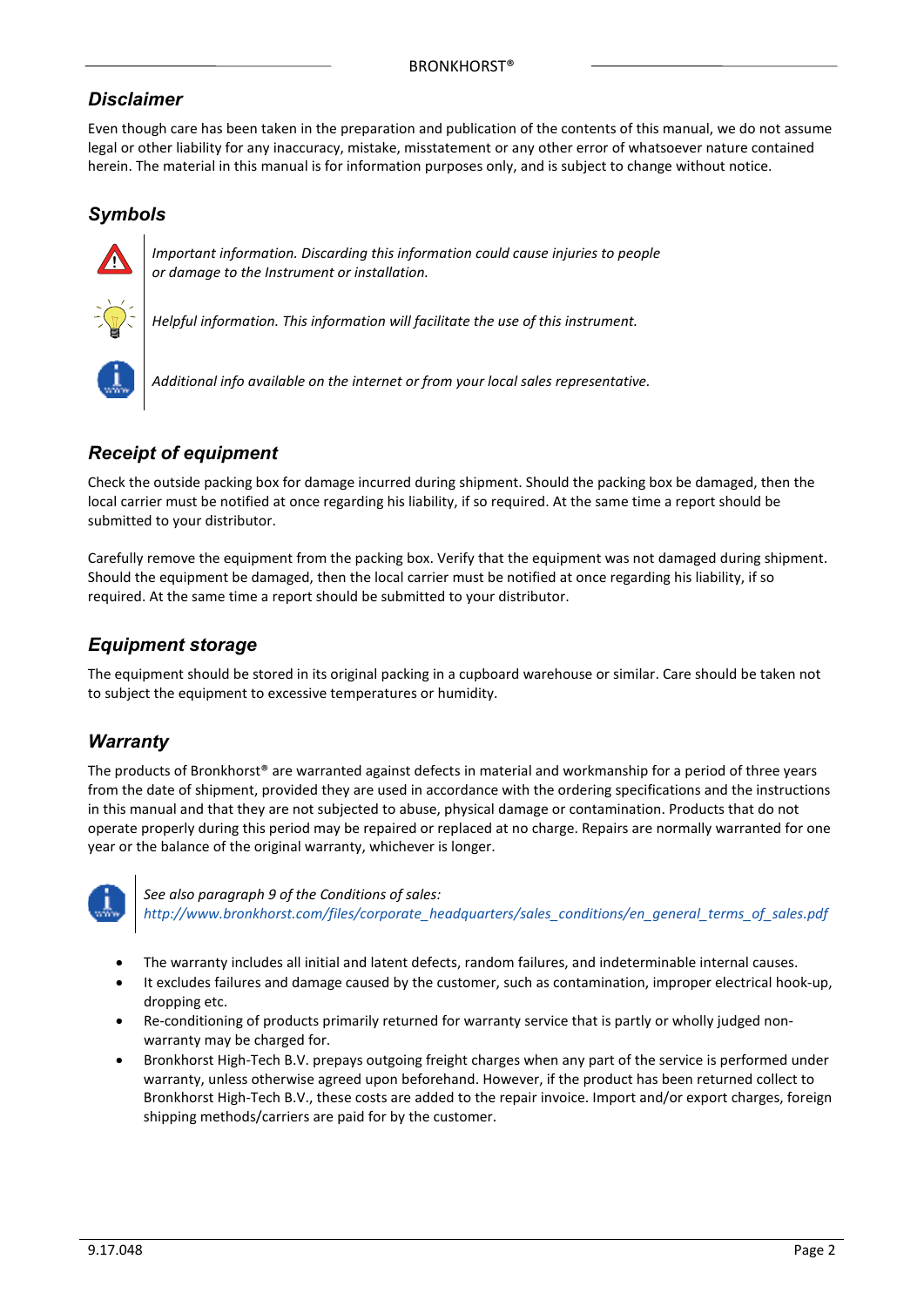### **Table of content**

| 1    |  |
|------|--|
| 1.1  |  |
| 2    |  |
| з    |  |
| 4    |  |
| 5    |  |
| 5.1  |  |
| 5.2  |  |
| 5.3  |  |
| 5.4  |  |
| 5.5  |  |
| 5.6  |  |
| 5.7  |  |
| 5.8  |  |
| 5.9  |  |
| 5.10 |  |
| 5.11 |  |
| 6    |  |
| 6.1  |  |
| 6.2  |  |
| 6.3  |  |
| 6.4  |  |
| 6.5  |  |
| 6.6  |  |
| 6.7  |  |
| 6.8  |  |
| 6.9  |  |
| 6.10 |  |
| 6.11 |  |
| 6.12 |  |
| 6.13 |  |
| 6.14 |  |
| 6.15 |  |
| 6.16 |  |
| 6.17 |  |
| 6.18 |  |
| 6.19 |  |
| 6.20 |  |
| 6.21 |  |
| 6.22 |  |
| 6.23 |  |
| 6.24 |  |
| 6.25 |  |
| 6.26 |  |
| 6.27 |  |
| 6.28 |  |
| 7    |  |
| 7.1  |  |
| 7.2  |  |
| 7.3  |  |
| 7.4  |  |
| 7.5  |  |
| 8    |  |
| 9    |  |
| 10   |  |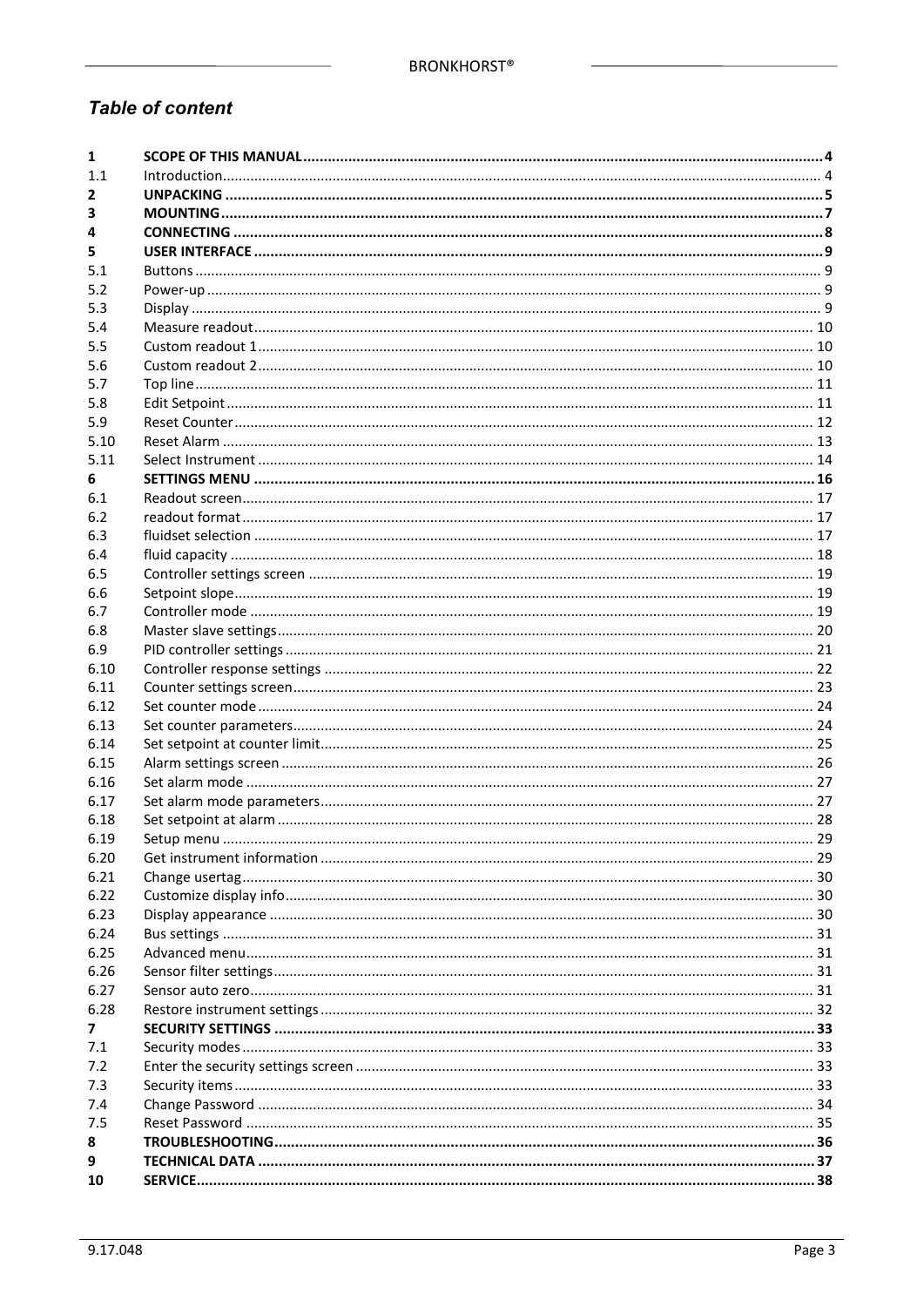# **1 Scope of this manual**

### *1.1 Introduction*

The BRIGHT is a readout and operator module for Bronkhorst® digital Mass Flow and Pressure Meters/Controllers. The module not only allows reading of actual and total flow, simultaneously, but also features local operation, i.e. change of setpoint, counter reset, setting of engineering units, fluid name and tag number, etc. Four push-buttons at the right side of the device give access to a user-friendly menu. The bright 1.8" color display is clearly visible over a wide angle, due to state-of-the-art TFT-technology. The weatherproof (IP65) housing makes the module suitable for use in industrial areas and the module can be mounted on the instrument or, using the mounting kit, on an adjacent wall or panel and on the pipework.

#### *Note*

Because the BRIGHT uses the RS232 port of these instruments for communication, other RS232 communication is not possible. When the instrument is connected with a bus-system like PROFIBUS DP or DeviceNet, communication with this bus-system will not be effected. Measure, setpoints and other parameters can be "read-and-write" by the BRIGHT or via the bus-system.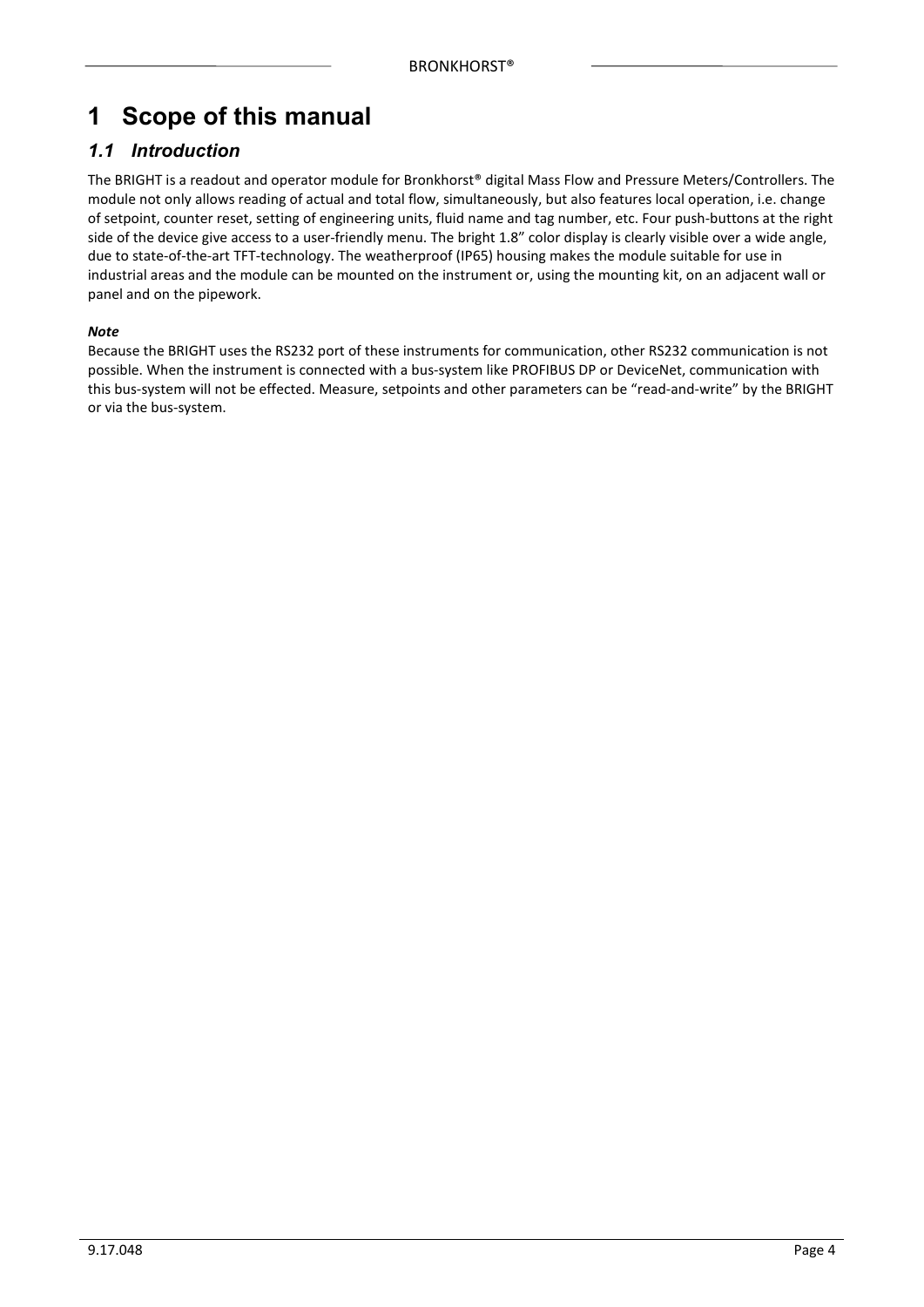# **2 Unpacking**

| <b>B1</b> | <b>B2</b> | <b>B3</b> | <b>B4</b> |                                         |                                                |
|-----------|-----------|-----------|-----------|-----------------------------------------|------------------------------------------------|
|           |           |           |           |                                         | <b>BRIGHT module</b>                           |
|           |           |           |           | <b><i><u>RESERVED BY A 1999</u></i></b> | <b>Mounting set</b>                            |
|           |           |           |           |                                         | IP40 T-part                                    |
|           |           |           |           |                                         | IP65 T-part                                    |
|           |           |           |           |                                         | Short 0.3m cable                               |
|           |           |           |           | <b>SEEEEEE</b>                          | <b>Extended mounting set</b>                   |
|           |           |           |           |                                         | Long cable for distance<br>mounting up to 1.0m |
|           |           |           |           | $-$                                     | Short-form manual                              |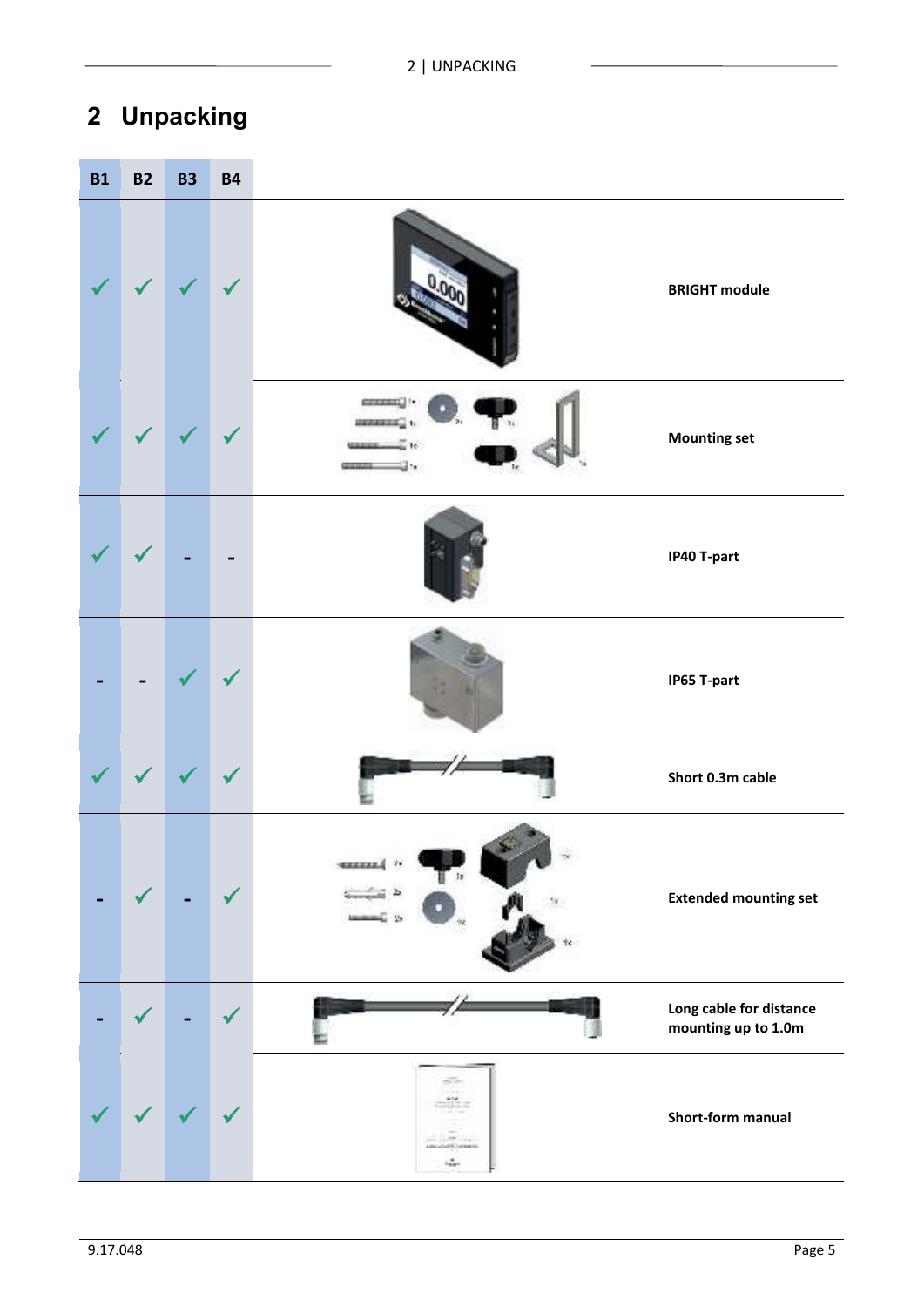Check the outside packing box for damage incurred during shipment. Should the packing box be damaged, then the local carrier must be notified at once regarding his liability, if so required. At the same time a report should be submitted to:

**BRONKHORST HIGH-TECH B.V. RUURLO HOLLAND**



**!**

Do not discard spare or replacement parts with the packing material and inspect the contents for damaged or missing parts.

When returning material, always describe the problem and if possible the work to be done, in a covering letter.

Take proper care of packing, if possible use the original packing box



**Important:** Clearly note, on top of the package, the customer clearance number of Bronkhorst High-Tech B.V., namely:

**NL801989978B01**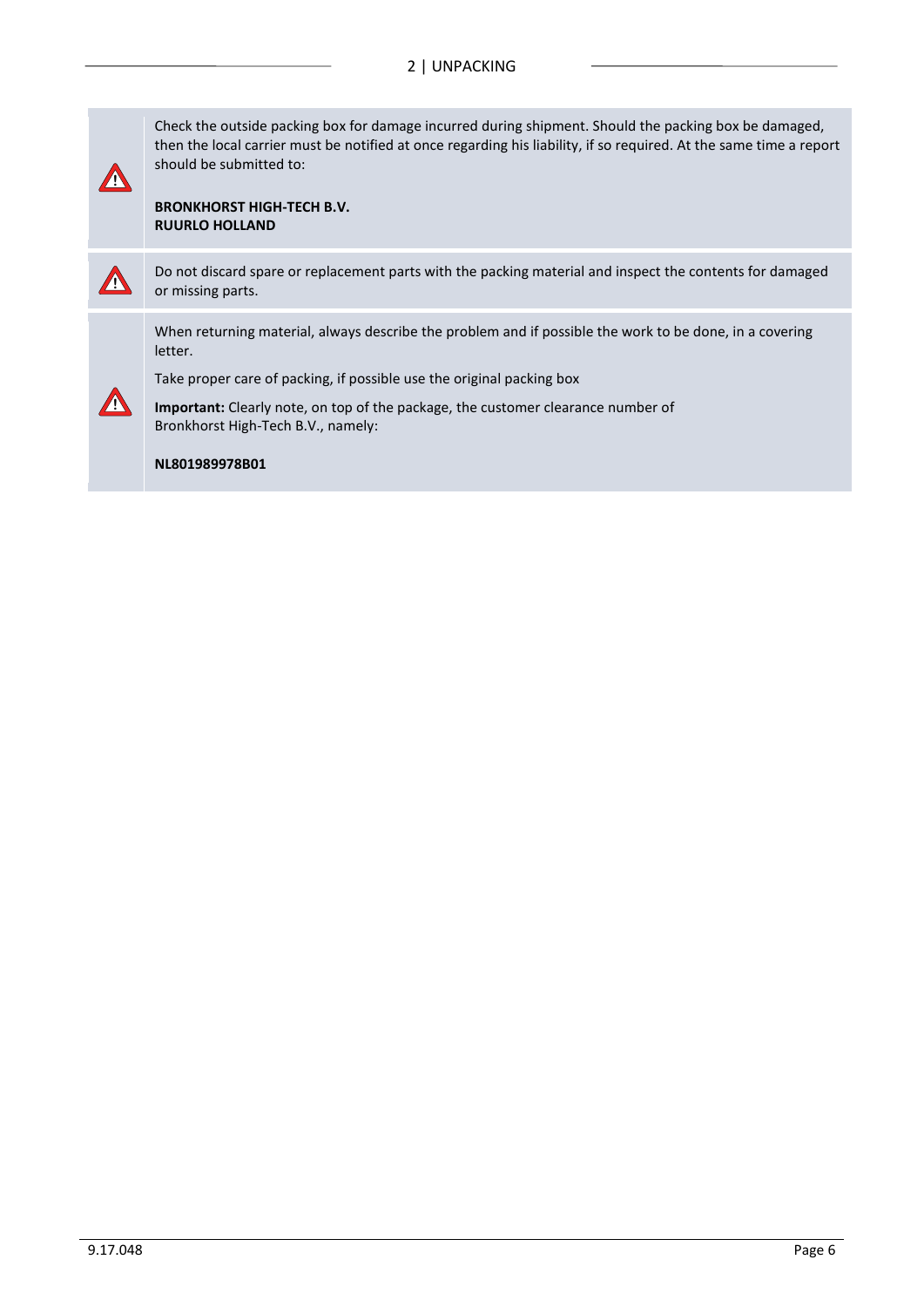# **3 Mounting**



| Take attention to tighten, don't over tight.                                                                                                                                                                |
|-------------------------------------------------------------------------------------------------------------------------------------------------------------------------------------------------------------|
| The BRIGHT comes with 4 different bolts. Please check the instruction above which bolt should be used.                                                                                                      |
| The design makes it possible to place the BRIGHT in other positions as shown above. The clip and the BRIGHT<br>can be turned in angles of 90°. The BRIGHT can also be placed on the backside of the T-part. |
| The external mounting-part can also be used for mounting the BRIGHT on a wall.                                                                                                                              |
|                                                                                                                                                                                                             |

Dimensional drawings are available at the download section of our website: http://www.bronkhorst.com

ᆜ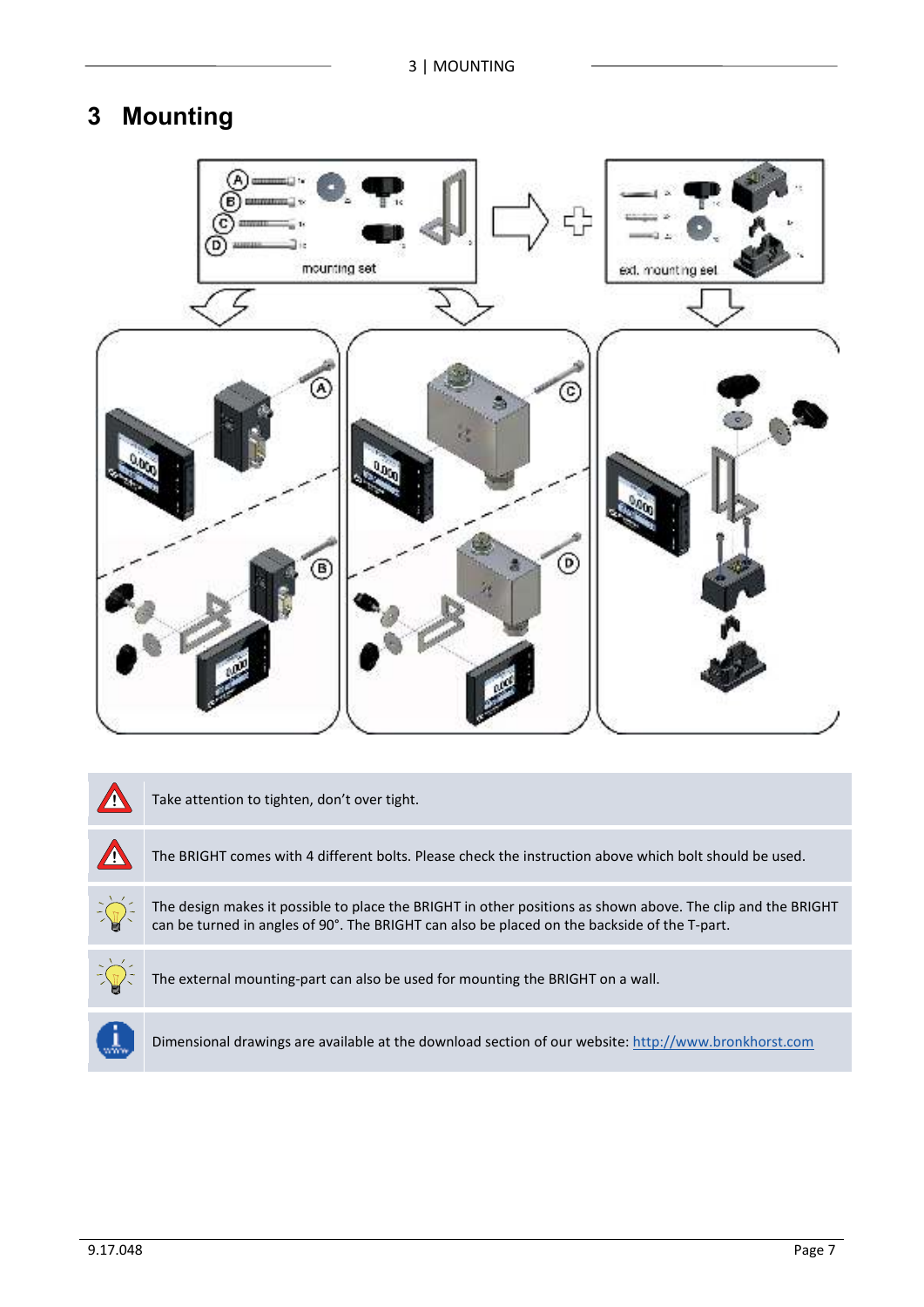# **4 Connecting**



**!** Do not apply pressure until electrical connections are made.

When providing your own power supply, be sure that voltage and current rating are according to the specifications of the instrument(s). Cable wire diameters should be sufficient to carry the supply current and voltage losses must be kept as low as possible.



**!**

Bronkhorst® recommends using their standard cables. These cables have the right connectors and if loose ends are used, these will be marked to prevent wrong connection.

The hook-up diagrams are available at the download section of our website: http://www.bronkhorst.com



Before switching on power check if all connections have been made according to the hook-up diagram which belongs to the instrument.



**!** Turn on power and allow at least 30 minutes to warm up and stabilize the connected instrument.



**!** When the T-part is connected, other RS232 communication is disabled.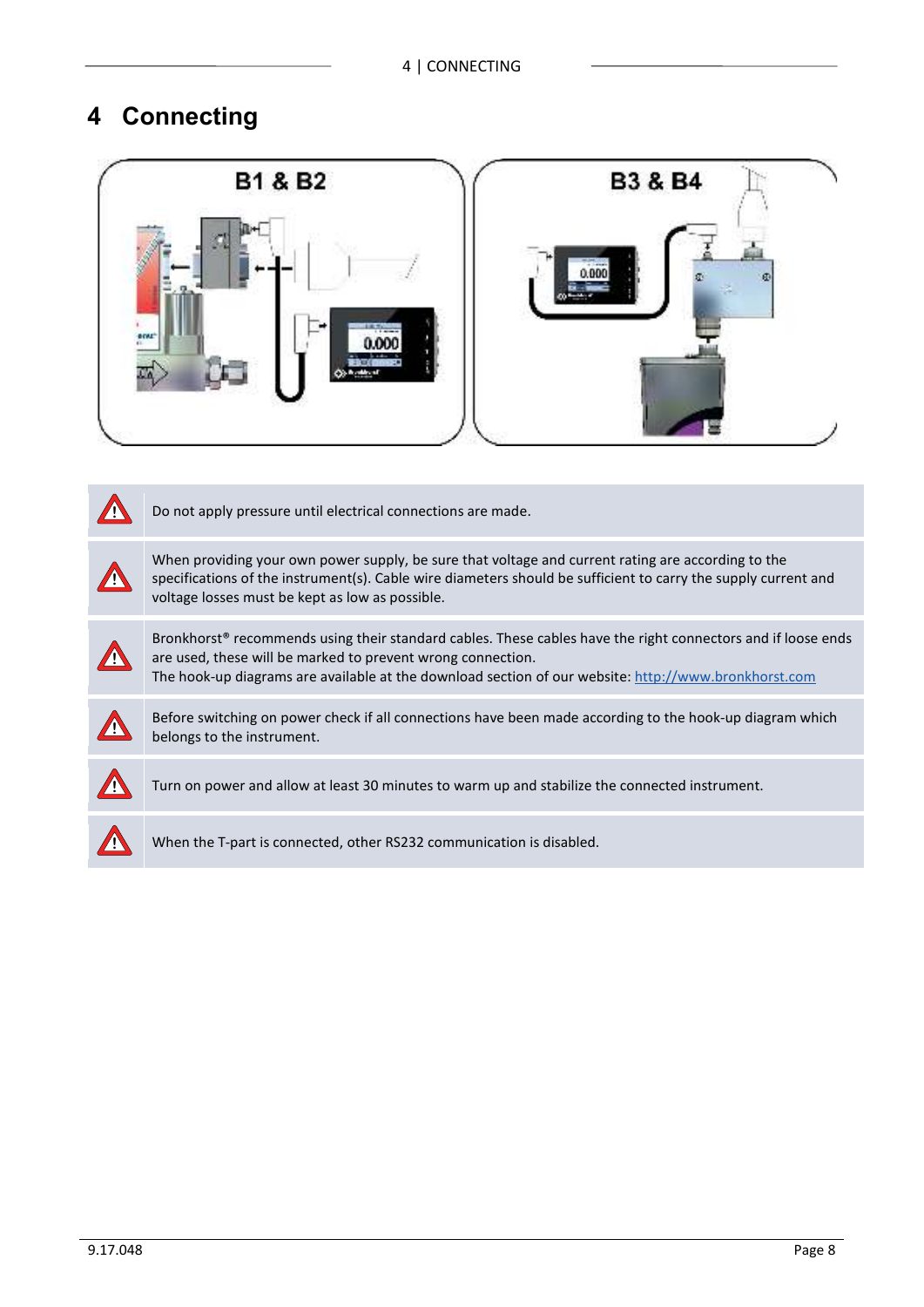# **5 User Interface**



| <b>Display</b> |                        | <b>Buttons</b> |                       |
|----------------|------------------------|----------------|-----------------------|
|                | (A) Measure readout    | (1)            | <b>SET</b> Button     |
|                | $(B)$ Custom readout 1 |                | $(2)$ <b>A</b> Button |
|                | C Custom readout 2     |                | $(3)$ (V) Button      |
|                | $(D)$ Top line         | (4)            | <b>CANCEL</b> Button  |
|                |                        |                |                       |





### *5.1 Buttons*

The buttons have the following functions:

| SET           | - Enter selected menu<br>- Enter edit mode                                                                  |
|---------------|-------------------------------------------------------------------------------------------------------------|
| IA.           | - Confirm selection/changes<br>- Menu selection up<br>- Select information field                            |
|               | - Next character in edit mode<br>- Up in table                                                              |
| IV.           | - Menu selection down<br>- Select information field<br>- Previous character in edit mode<br>- Down in table |
| <b>CANCEL</b> | - Return to previous screen<br>- Undo and Exit edit mode<br>- Change information in right user-field        |

### *5.2 Power-up*

When power-up, the BRIGHT shows consecutive:

- Firmware version **1**
- Bronkhorst logo **2**
- Readout screen. **3**

### *5.3 Display*

The display is divided into 4 areas, 'measure readout', 'custom readout 1', 'custom readout2' and the top line. The information in these areas can be configured by the user.

If an area contains a parameter which can be set or reset by the operator, you can press  $\bigcirc$  or  $\bigcirc$  to select this parameter. Press **(SET**) to enter the edit mode or press to return to 'measure readout'. **SET CANCEL**

**!**

If 'custom readout1' is disabled. You can only switch between 'measure' and 'custom readout 2'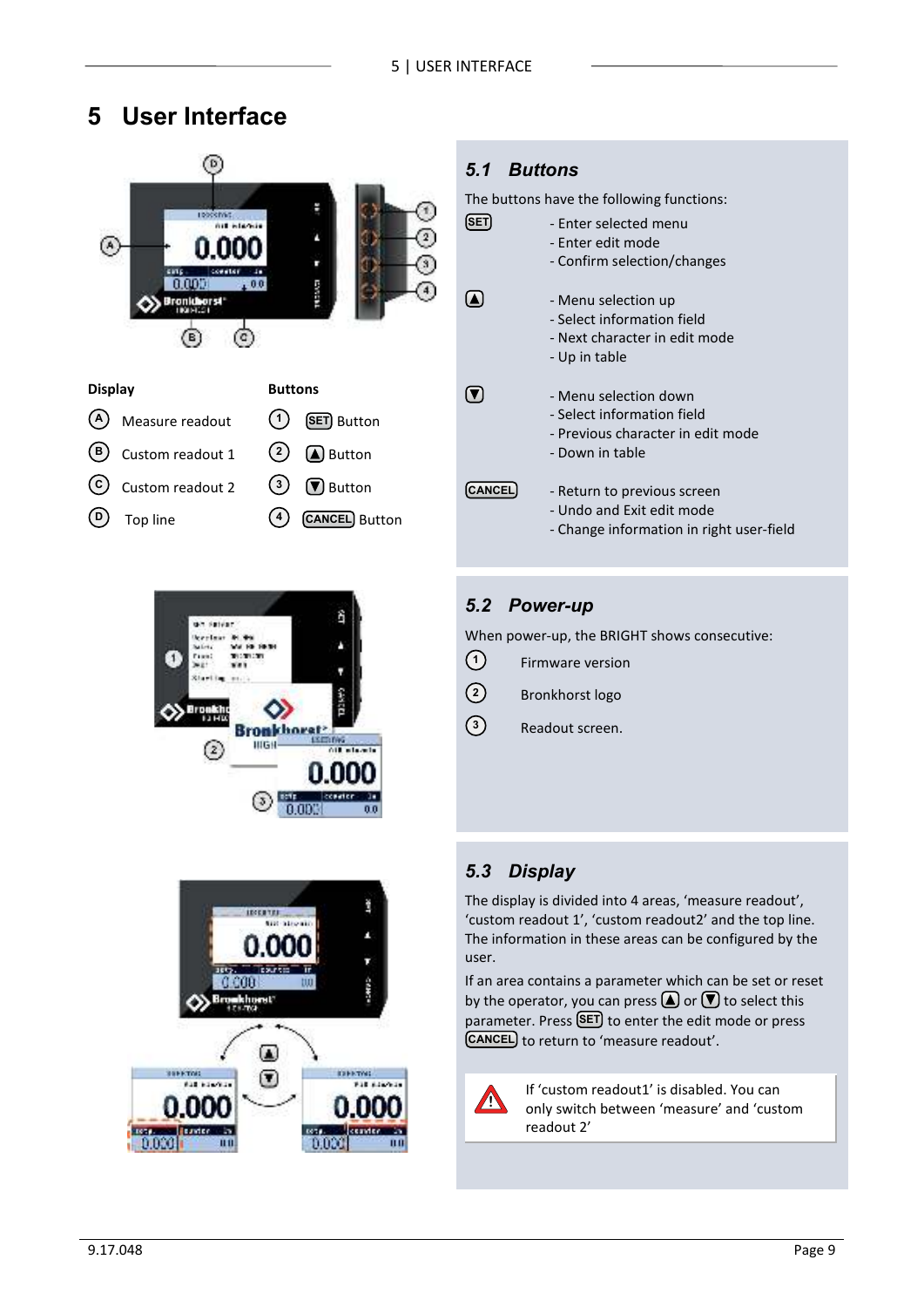



This area shows the actual flow. The following parameters will affect the format of this readout:

- o actual or percentage readout
- o number of digits

### *5.5 Custom readout 1*

This area can be enabled or disabled by the operator. When enabled, the operator can choose one of the following parameters to be shown:

| parameter   | editable |
|-------------|----------|
| setpoint    | ves      |
| actuator    | no       |
| temperature | no       |
| density     | no       |



The available parameters of this area are determined by the connected instrument.

*See chapter Customize display info on page 30 to select one of the above parameters.*

### *5.6 Custom readout 2*

The 'Custom readout 2' area is always visible. The user can choose one of following parameters to be shown:

| parameter                    | editable |
|------------------------------|----------|
| counter                      | yes      |
| setpoint                     | yes      |
| actual or percentage reading | no       |
| actuator                     | no       |
| alarm                        | yes      |
| capacity                     | no       |
| temperature                  | no       |
| density                      | no       |
| select instr.                | ves      |



The available parameters of this area are determined by the connected instrument.

From the 'measure readout' press **CANCEL** to change the readout parameter of 'custom readout 2'.Press **CANCEL**again te select the next available parameter.

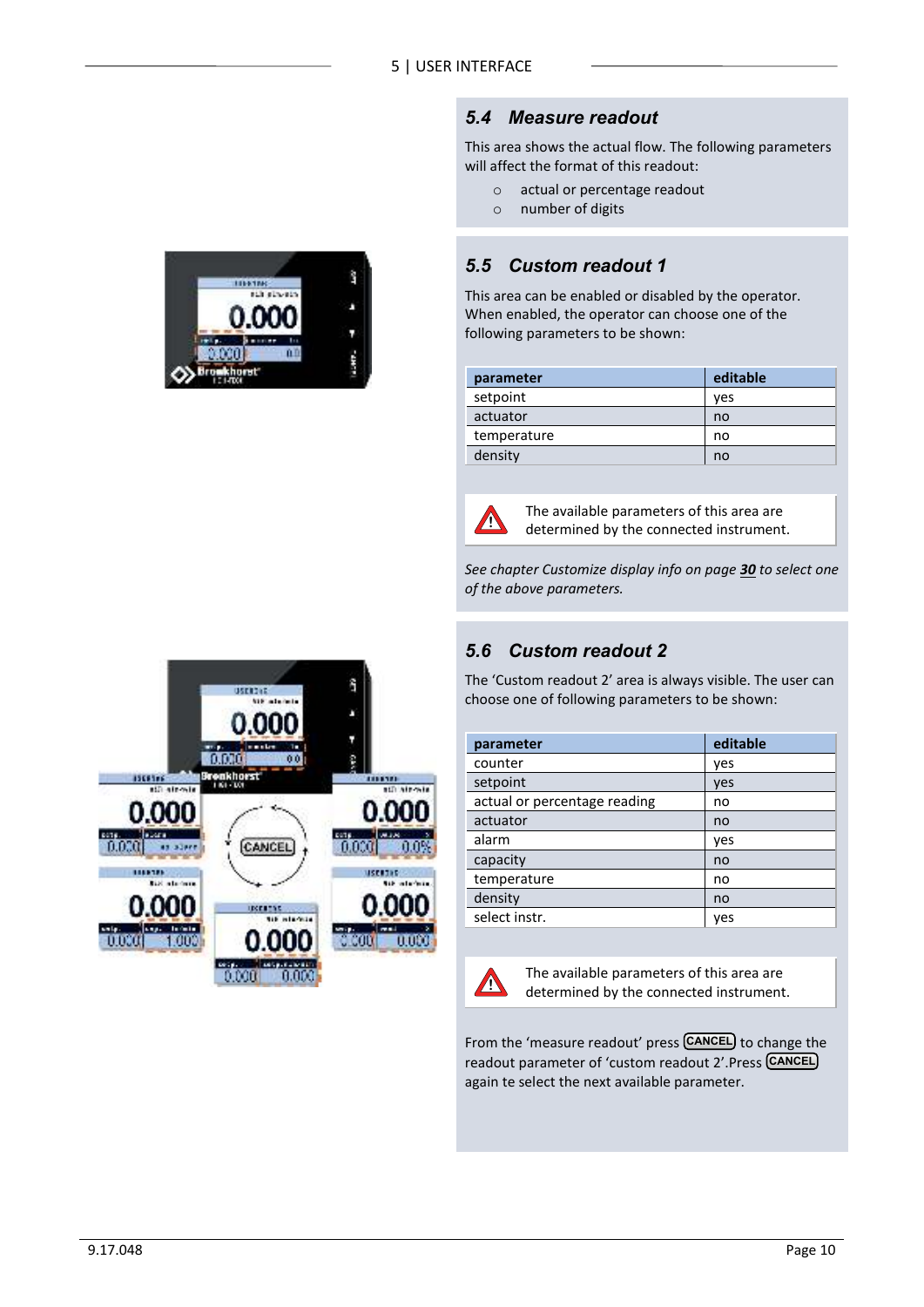### *5.7 Top line*

The top line will show the USERTAG or the serial number of the connected instrument.

## *5.8 Edit Setpoint*

Setpoint can only be edited when the setpoint parameter is displayed in custom readout 1 or 2.

Security settings can be set to avoid unauthorised access to the setpoint parameter.

To edit the setpoint press  $\bigtriangledown$  to select the readout area in which this parameter is displayed. Press **(SET**) to enter the edit mode, the first digit will lighten.



Security settings can be set to avoid unauthorised access to the setpoint.



For changing security settings see chapter "Security Settings" on page **33**.

Use  $\Box$  or  $\Box$  to change the digits, press  $\Box$  to confirm and select the next digit.



You can change the setpoint edit mode into 'step'. This enables you to change the setpoint using fixed steps. See chapter Customize display info page **30**.

After the last digit is confirmed, the setpoint will be sent to the instrument.



If the entered setpoint is ignored, check controller mode. See chapter Controller mode on page **19**.



sety.  $1,000$ 

 $0.0$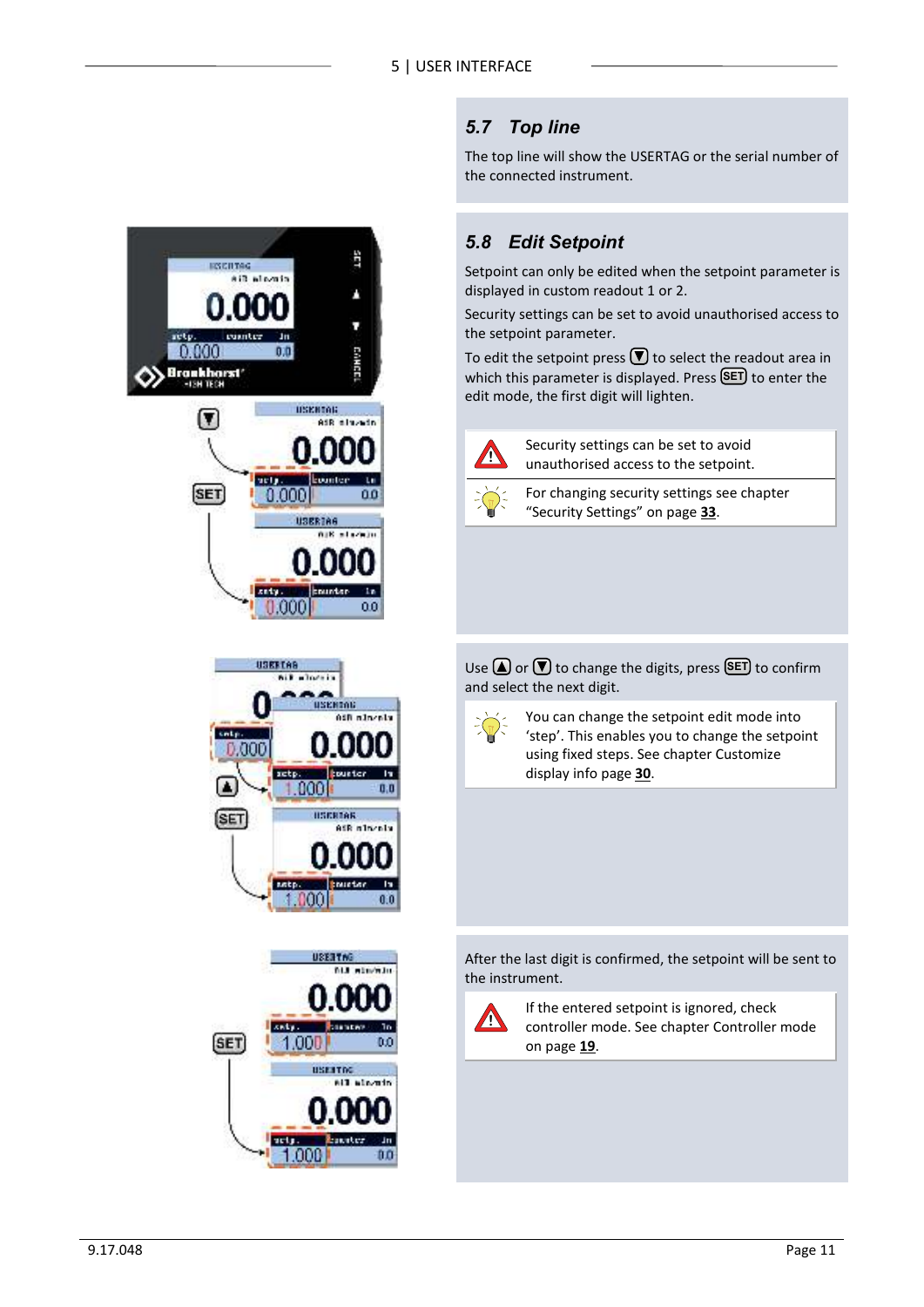#### 5 | USER INTERFACE







*<u>Familie</u>* 

PASATT

 $0.000$ 

The **CANCEL** button can be used to exit the edit mode and cancel the changes.

### *5.9 Reset Counter*

The Counter can only be reset when the counter parameter is displayed in custom readout 2. Security settings can be set to avoid unauthorised access to the counter parameter.

Check chapter "Custom readout 2" on page **10** how to change the shown parameter.

To reset the counter press  $2x \nabla$  to select the readout area in which this parameter is displayed. Press (SET) to enter the edit mode.

Press  $\Box$  or  $\Box$  to select 'yes' and press  $\Box$  to confirm. The counter will be reset to 0.

The **CANCEL** button can be used to exit the edit mode and cancel the changes.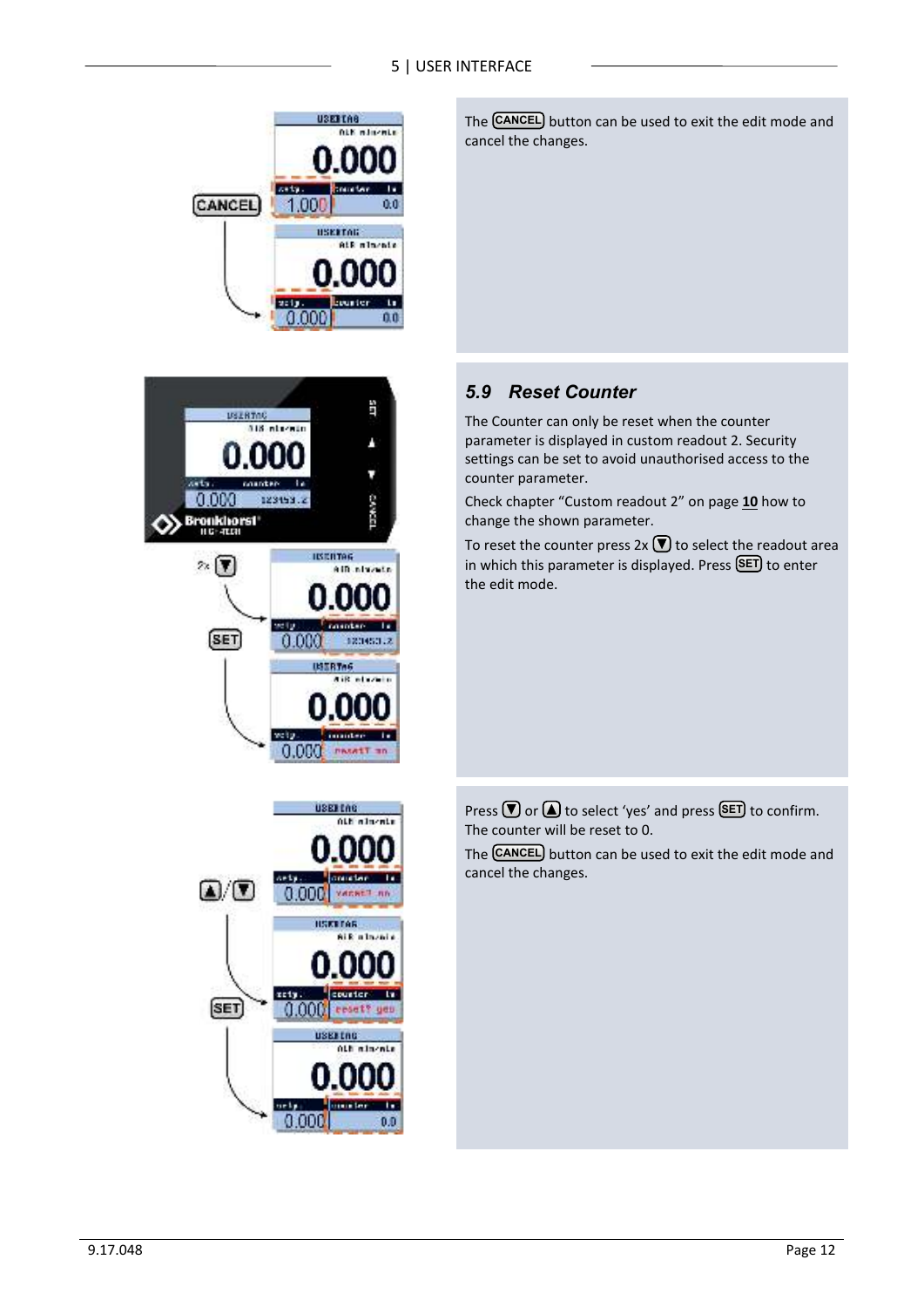

 $0.000$ 

min alors



Alarm messages will be shown in the topline of the display and custom readout 2 will be selected automatically.



Enter the edit mode by pressing  $\boxed{\text{SET}}$ . Use  $\boxed{\triangle}$  or  $\boxed{\triangledown}$  to select 'yes' and press **(SET**) again to confirm.



0.000 atv store

An alarm message will be occurring as long as the cause has not been removed/repaired.



Security settings can be set to avoid unauthorised access to this option.

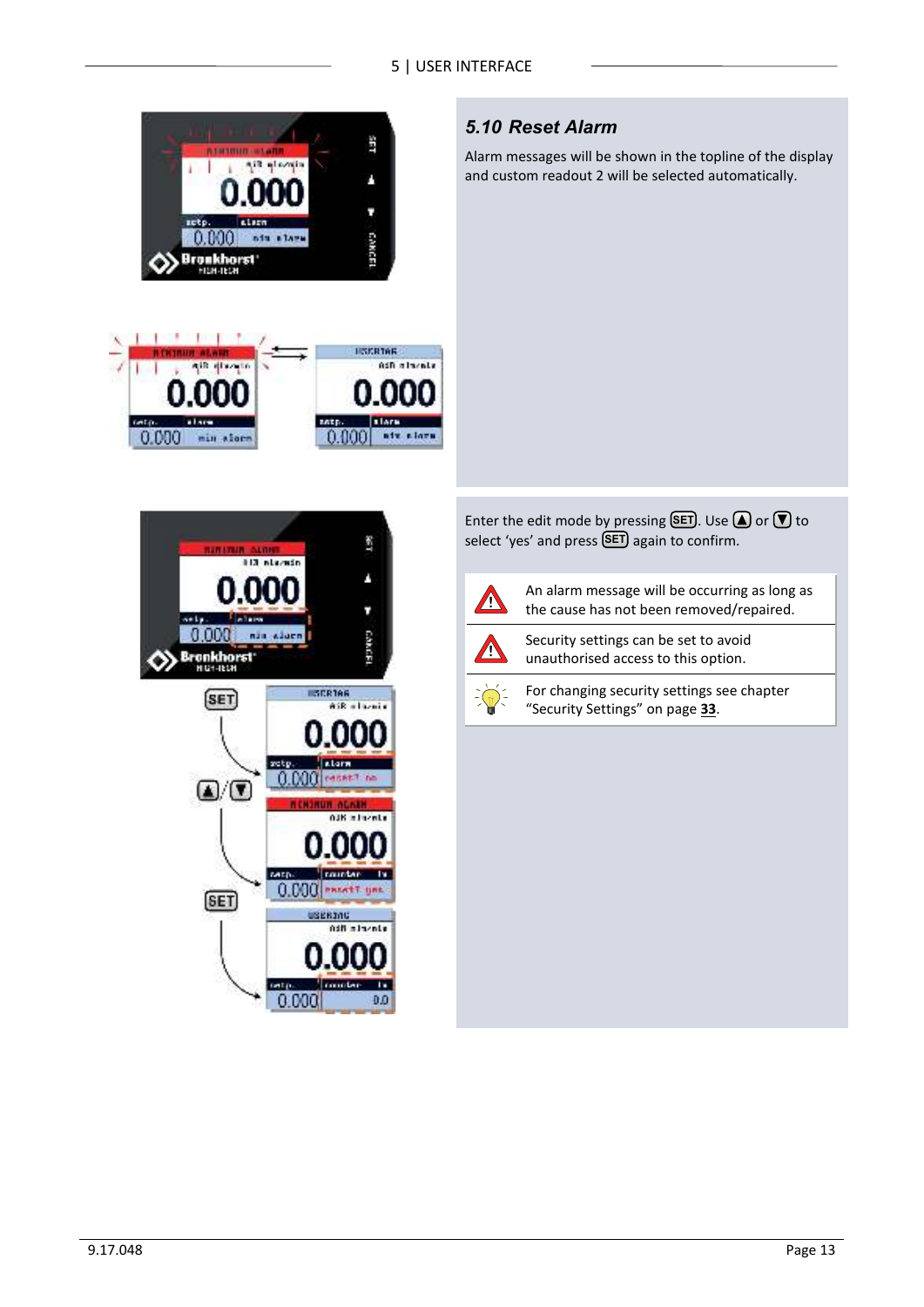

The **CANCEL** button can be used to exit the edit mode and cancel the changes.

If you are not intending to reset the alarm, you can press **CANCEL** to deactivate 'Custom readout 2'. Check chapter "Custom readout 2" on page **10** how to select another parameter in this readout.

Actual alarm messages will always been shown in the topline.



### *5.11 Select Instrument*

When the instrument is connected to a FLOWBUS system, it is possible to select another instrument on this bus to operate. Check chapter "Custom readout 2" on page **10** how to select the option "select instr." in "Custom readout 2".

To enter the "select instrument" mode, press  $2x \nabla$ . Press **SET)** to enter.



Security settings can be set to avoid unauthorized access to this option.



For changing security settings see chapter "Security Settings" on page **33**.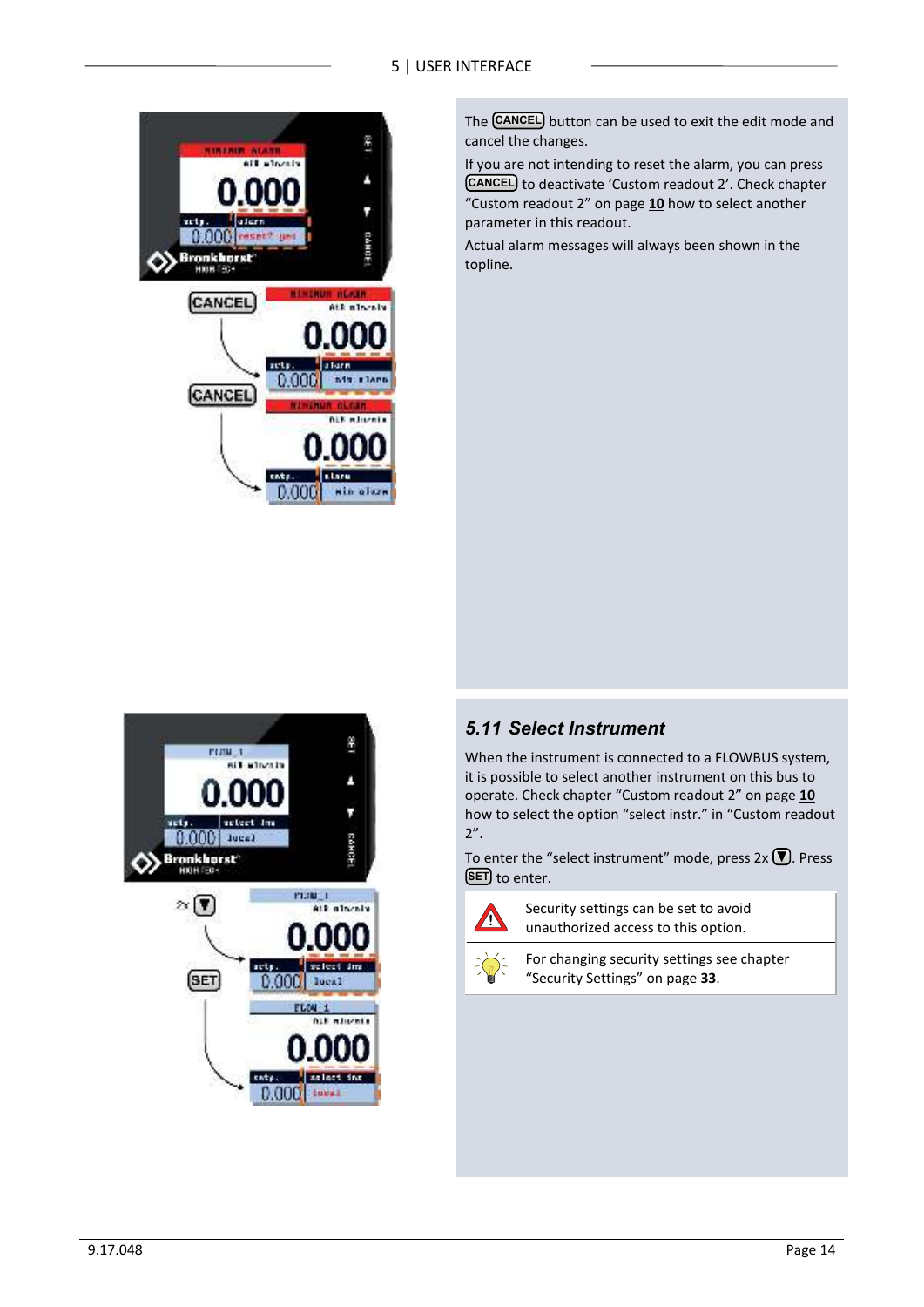#### 5 | USER INTERFACE



The instrument directly connected with the BRIGHT will be indicated as 'local'. Other instruments will be indicated with their node address.

Press  $\Omega$  or  $\nabla$  to search another instrument on the bus. While the message "search" is displayed, the BRIGHT is searching for a valid node address and it will not show any specific instrument info till an active node is found.

When an active node address is found, the BRIGHT will show the corresponding USERTAG or Serial Number in the topline. It will also show the actual measure and, if applied, the actual set point.



Press (SET) to select this instrument to be operated by the BRIGHT or press **CANCEL** to return to the previous selected instrument.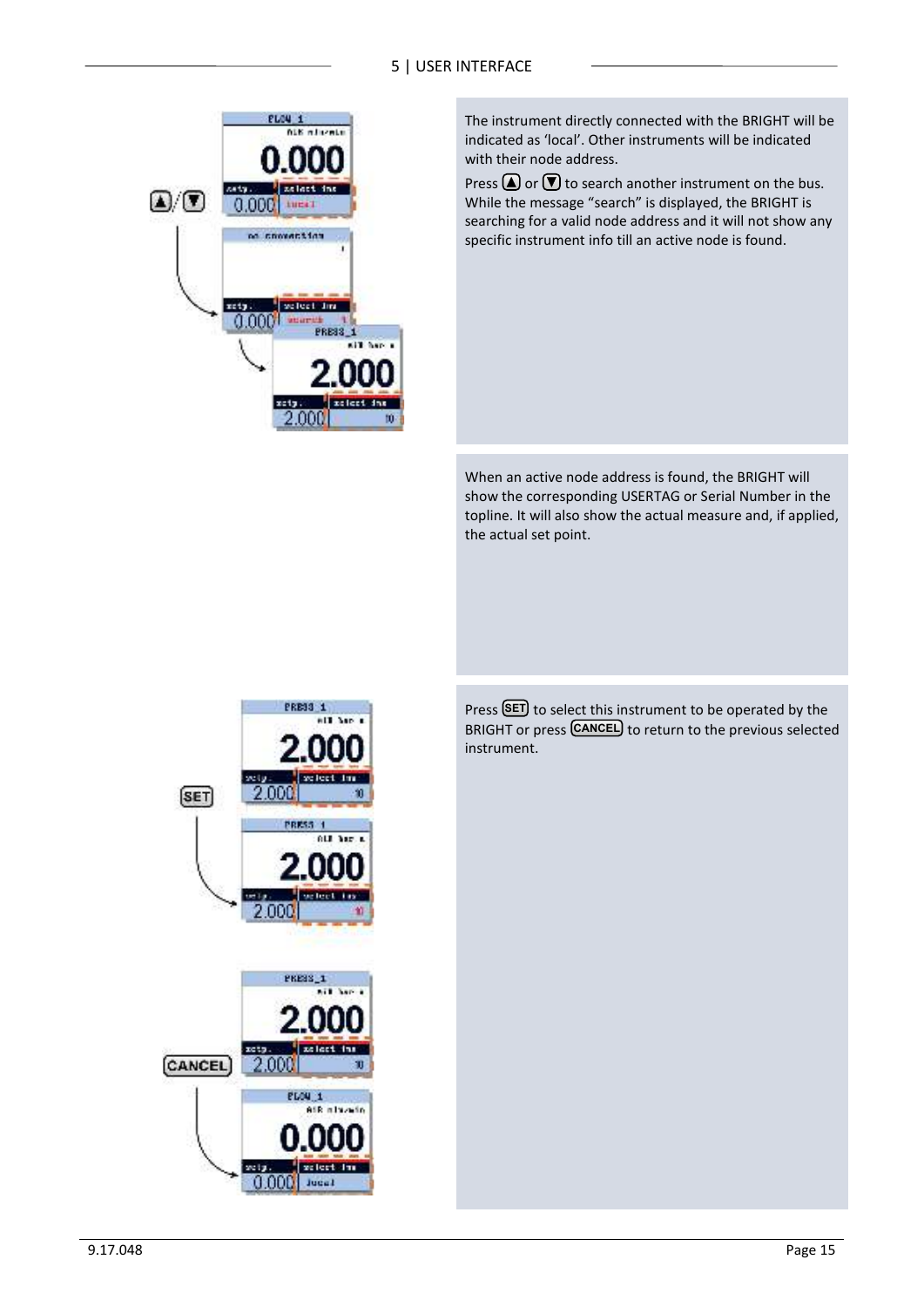# **6 Settings menu**



From the readout screen press (SET) to enter the settings menu. Press **CANCEL** to return to the readout screen.



Security settings can be set to avoid unauthorised access to this menu.



For changing security settings see chapter "Security Settings" on page **33**.



The available menu options are determined by the instrument you are operating.

In the following explanation, all possible options are shown.

The  $\blacktriangledown$  or  $\blacktriangle$  signs in the upper right corner indicates that you can scroll this menu using the  $\bigcirc$  and  $\bigcirc$  buttons to select more items. Press **(SET**) to enter the selected menu item.

| settings.                      |                 |               |
|--------------------------------|-----------------|---------------|
| passant.                       |                 |               |
| centralier                     |                 |               |
| COUNTRY                        |                 |               |
| alayn.                         |                 |               |
| satup                          |                 |               |
| <b>Bronkhorst</b> *<br>HEHSTEH |                 | CANGE         |
| <b>SET</b>                     | readuct         |               |
|                                | <b>DARAILY</b>  | <b>Arthur</b> |
|                                | field relection |               |
|                                |                 |               |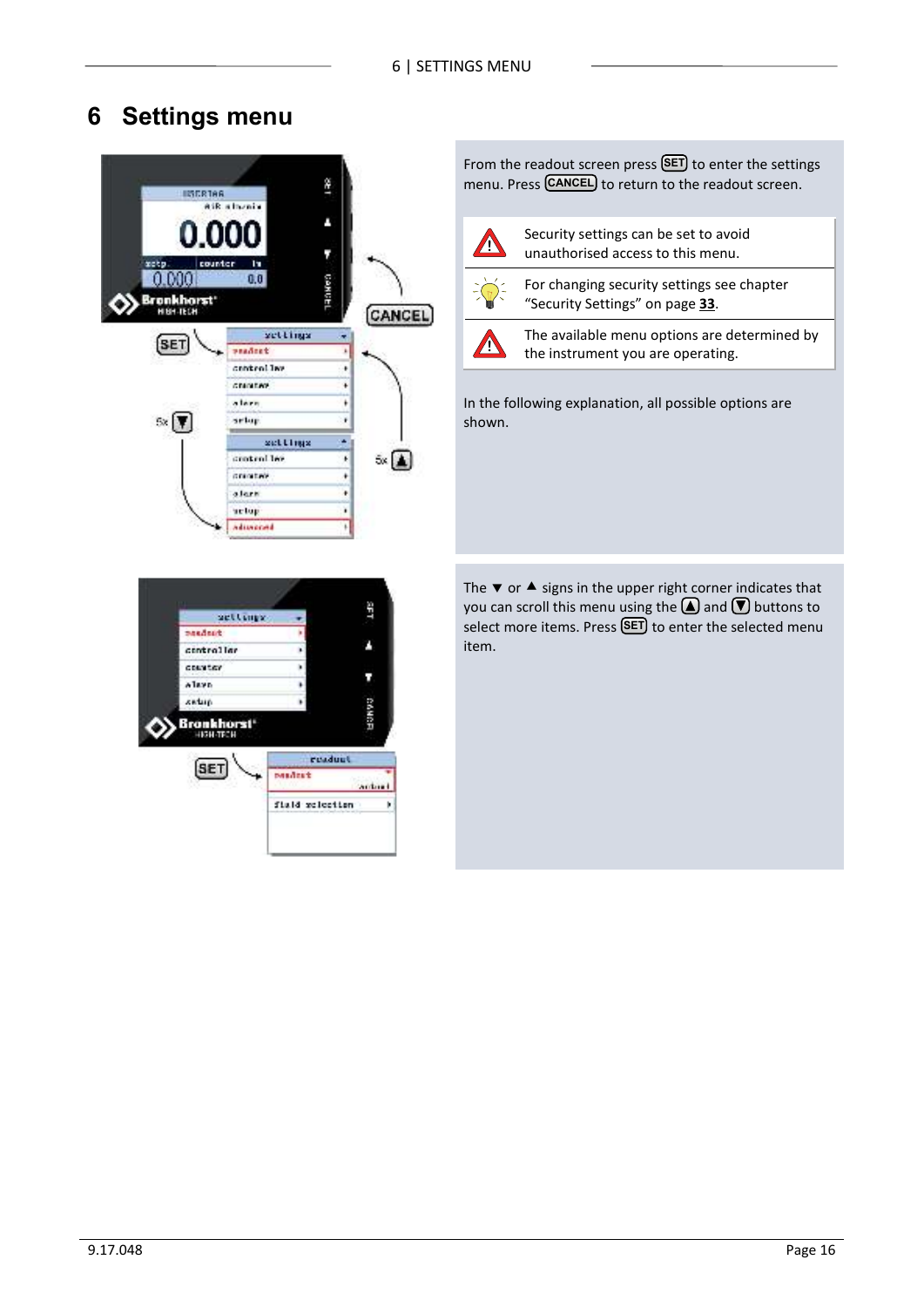

### *6.1 Readout screen*

From the readout screen you can edit the following settings:

- o readout format, actual or percentage
- o fluidset selection
- o capacity

### *6.2 readout format*

Enter the readout settings screen and press (SET) to enter the edit mode of the readout option. Use  $\bigcirc$  or  $\bigcirc$  to select either 'actual' or 'percentage'.

Press **CANCEL** to exit the edit mode without changing or press (SET) to confirm your selection.

Press **CANCEL** to return to the settings menu. Press **CANCEL** again to return from the settings menu to the readout screen.

### *6.3 fluidset selection*

From the readout screen press  $\blacksquare$  to select 'fluid selection' and press (SET) to enter the fluid selection.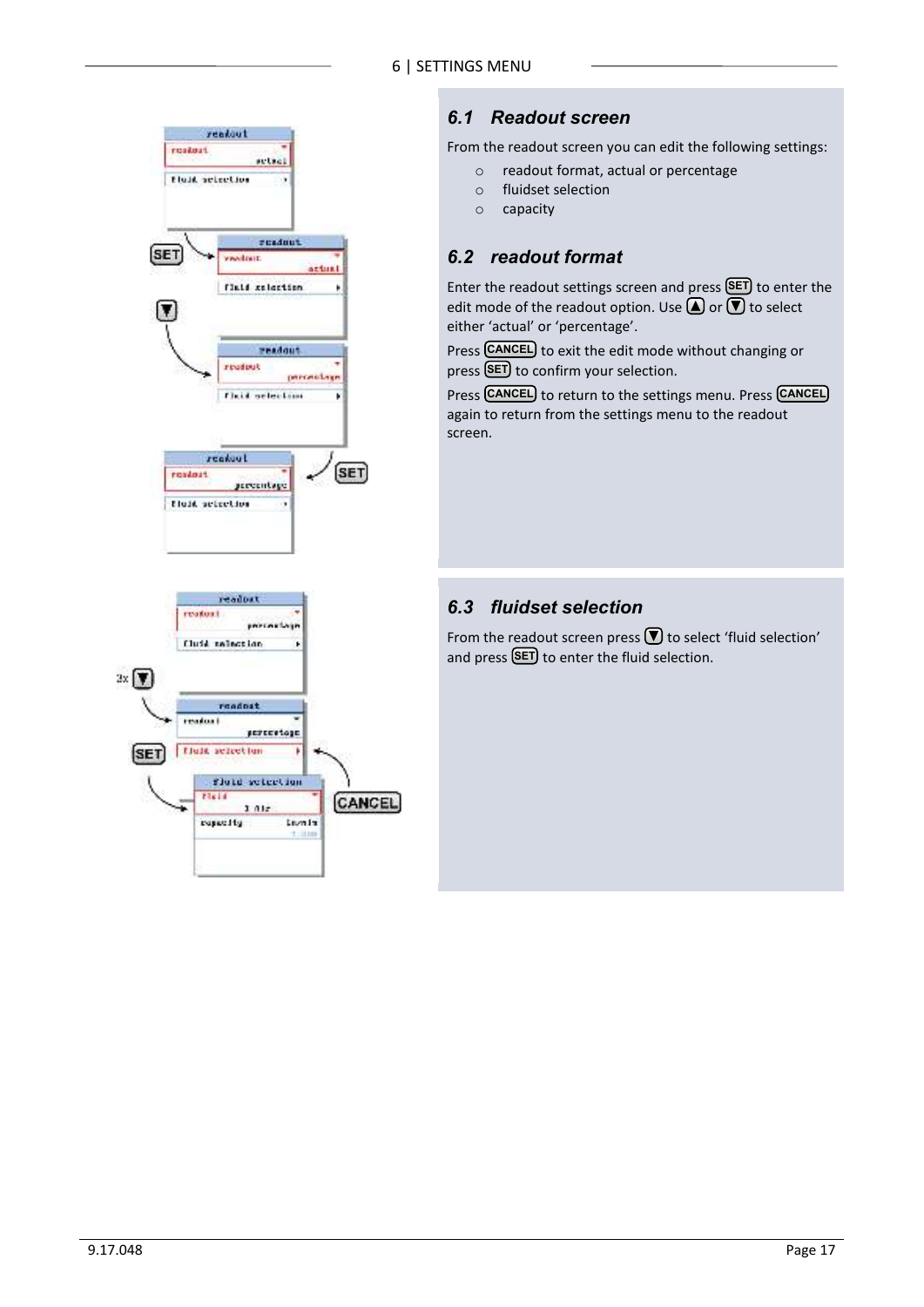





Press **(SET**) again to enter the edit mode of the fluid field. Use or **V** to select one of the available fluidsets. Press **SET** to confirm.

Press 3x **CANCEL** to return to the readout screen.

### *6.4 fluid capacity*

From the readout screen, press  $\blacksquare$  to select 'fluid selection' and press **(SET**) to enter. In the fluid selection screen press to select capacity and press **(SET**) to enter the edit mode.

Now the fluid capacity can be changed between the minimal and maximal capacity of the selected fluid of the operating instrument.

When the last character is confirmed, the value will be activated. Pressing **CANCEL** before confirming the final character will undo changes.

Use the **CANCEL** button to return to the measure screen.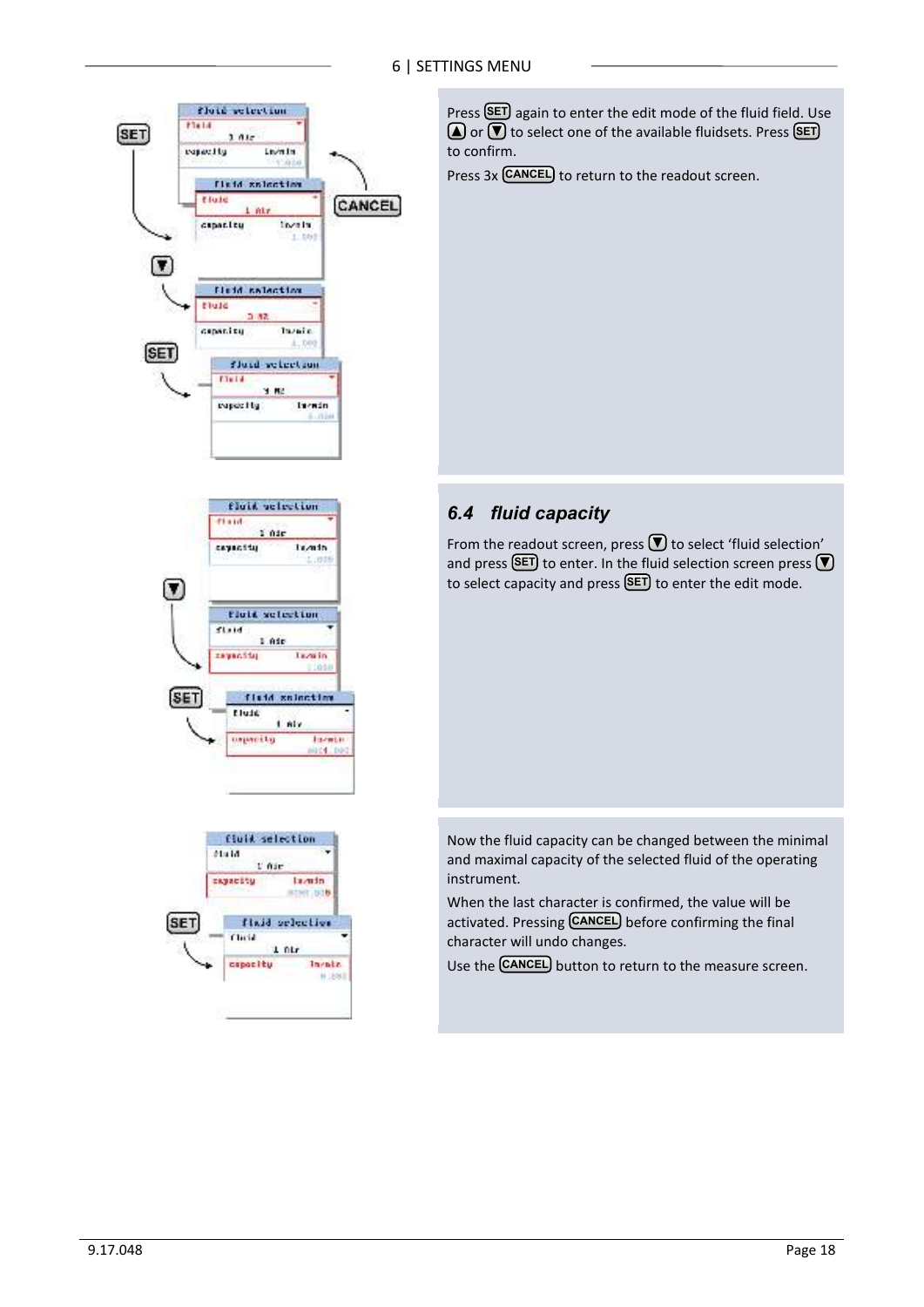







### *6.5 Controller settings screen*

From the controller settings screen you can edit the following settings:

- o setpoint slope time
- o controller mode
- o master address.
- o PID settings
- o response settings

To enter the controller settings screen, select the controller option from the settings menu and press **(SET**).



Take care when changing the controller settings. Wrong controller settings can cause unpredictable instrument behavior.

### *6.6 Setpoint slope*

When entering the controller settings screen, the setpoint slope parameter is already selected. Press **(SET**) to enter the edit mode.

Now you can change the slope time. Use  $\bigcirc$  and  $\bigcirc$  to select a character and press (SET) to select the next character. Press **CANCEL** to exit the edit mode without changes.

Pressing **SET** after changing the final character will confirm your input, the value will be sent to the instrument.

Use the **CANCEL** button to return to the readout screen.

### *6.7 Controller mode*

Enter the controller settings screen from the settings menu. Use  $\blacktriangledown$  to select the controller mode parameter and press **SET)** to enter the edit mode.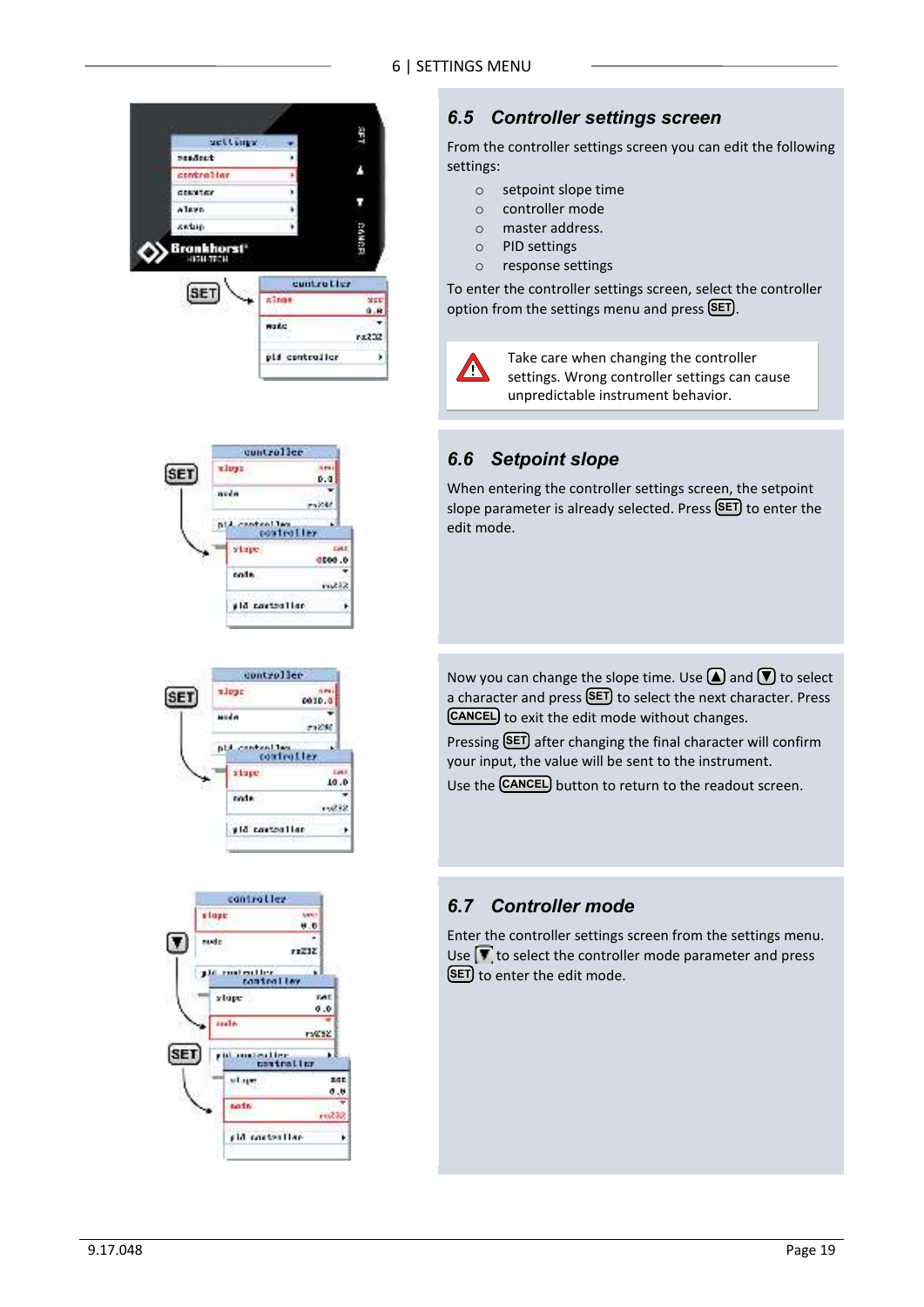

**selection description** analog input | Setpoint via analog input bus/rs232 | Setpoint via bus or RS232 (BRIGHT) rs232 Setpoint via RS232 only (BRIGHT) fb ana slave  $\vert$  Setpoint is factor of measure of master on the bus, factor is set by analog input. analog slave  $\left| \right|$  Setpoint is factor of analog input fb slave Setpoint is factor of measure of master on the bus Actuator steering (actuator output = setpoint) Setpoint is redirected directly to the actuator with the controller idle actuator 100% Setpoint neglected, actuator 100% actuator 0% Setpoint neglected, actuator 0% controller idle | Setpoint neglected, actuator stays in actual position setpoint 100% | Setpoint is 100 % setpoint 0% Setpoint is 0 %

The following controller modes can be selected:

Use  $\bigcirc$  or  $\bigcirc$  to select one of these control modes. Press **CANCEL** to cancel selection and exit the edit mode without changes

When the required control mode is selected, press **(SET)** to confirm.

#### *6.8 Master slave settings*

When you select one of the three slave modes the 'master slave' option will be added to the controller settings screen.

| controller     |                              |
|----------------|------------------------------|
| ulogr          |                              |
|                | $\cdot$                      |
| an Jan         |                              |
|                | Ph also                      |
| pid contralier |                              |
| tlops.         |                              |
|                | o.                           |
|                |                              |
|                | fh zieur                     |
|                |                              |
|                | controlter.<br>aid commalier |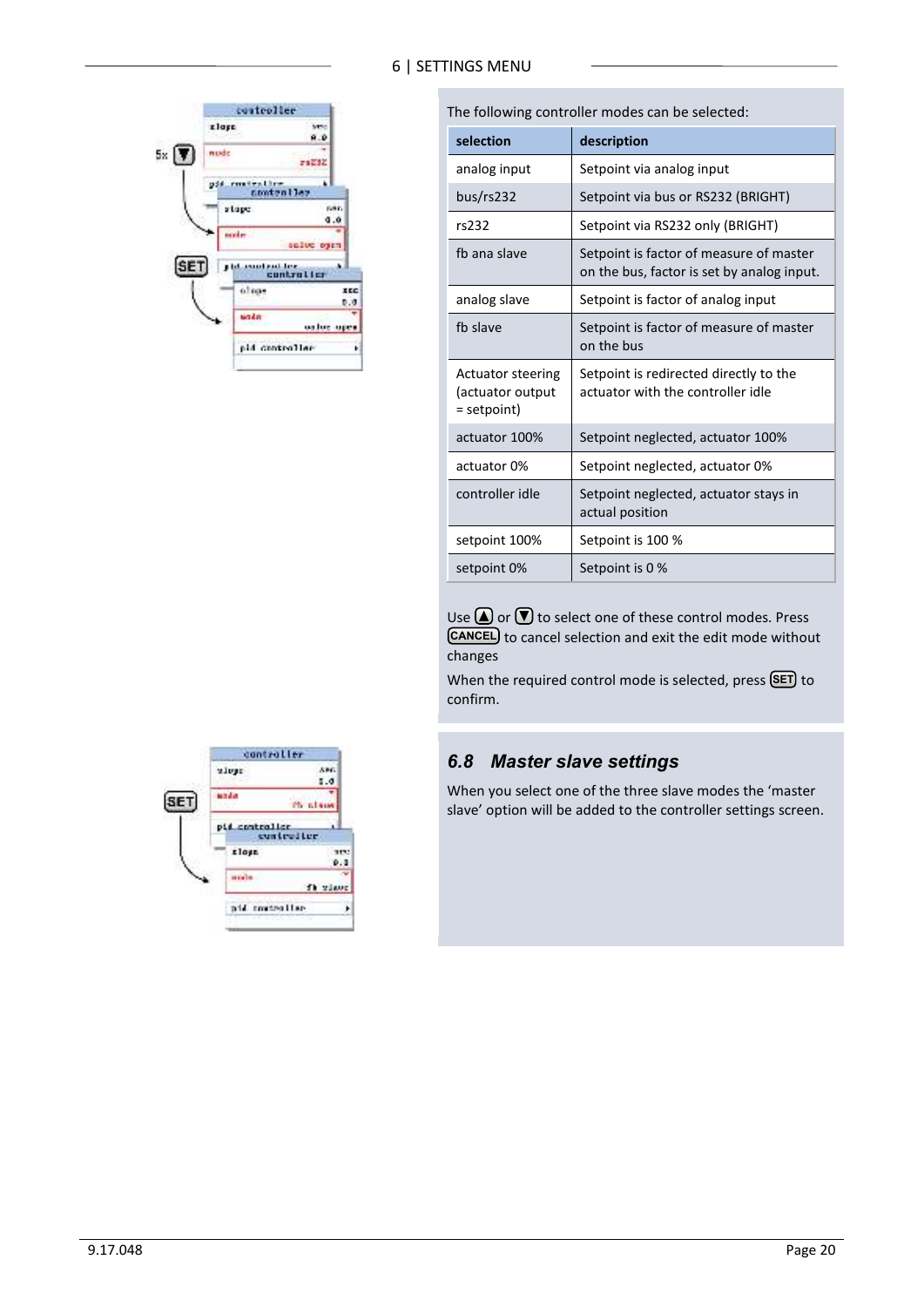

314 metent by

pid by

 $p(4 - 1)$ 

ptd-3d

h.

6.000

102<br>839 - 10

 $0.109$ 



To enter the master slave settings screen, select the master slave option from the controller settings screen and press **SET**) to enter.

Depending of the selected mode the following parameters can be selected:



### *6.9 PID controller settings*

You can tune the controller settings by changing the PID parameters. To edit these parameters use the  $\bigtriangledown$  button to select the 'pid controller' option and press (SET) again.

| œт<br>Ĩ |  |
|---------|--|
|         |  |

You can find more information about these controller settings in the manual: 9.17.023 , This manual is available at the download section of our website: http://www.bronkhorst.com

In the pid-controller settings screen you can select one of the PID parameters using the **A** and **V** buttons. Press **SET** to enter the edit mode.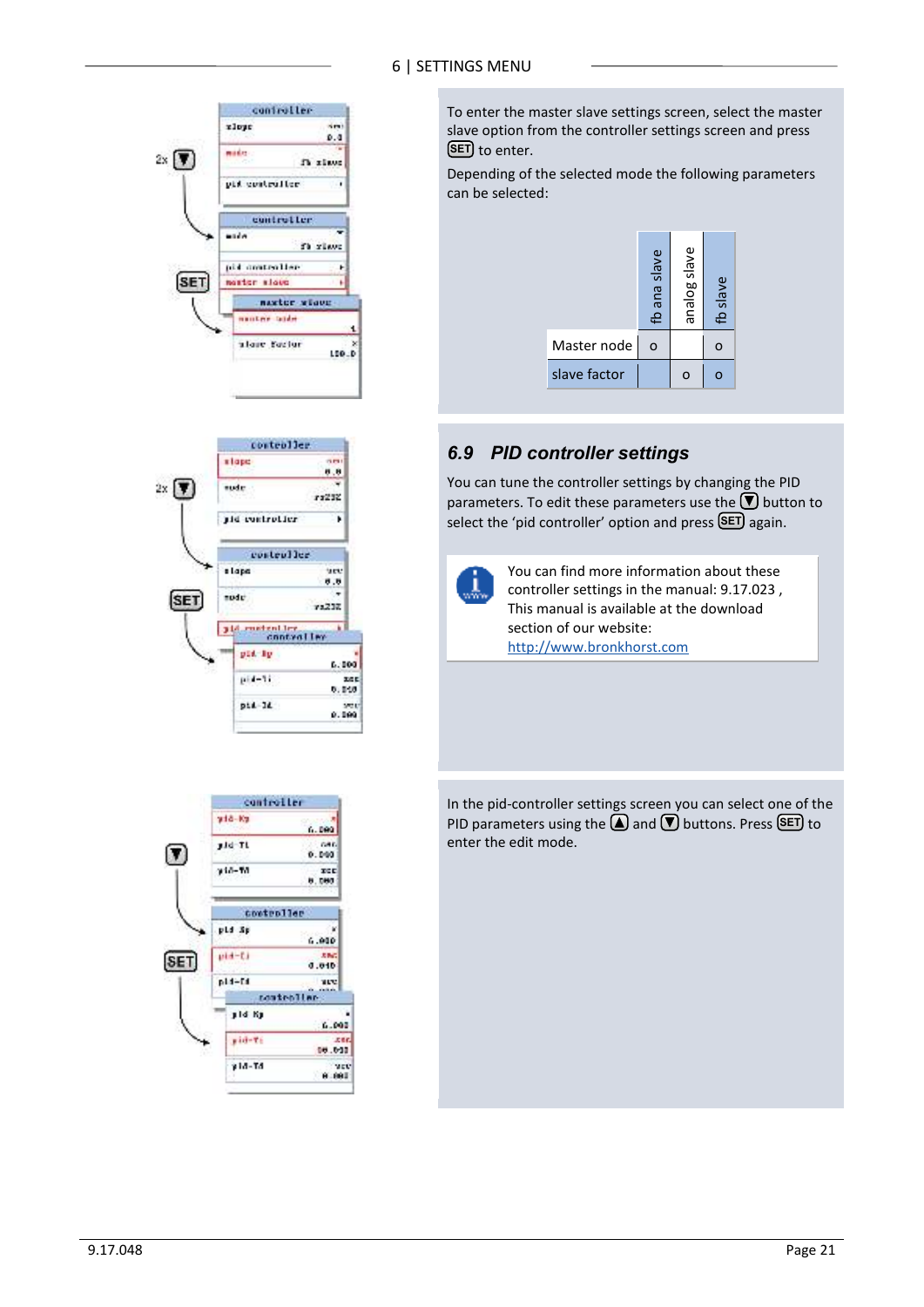



Use the **A** and **V** button to edit each character, press **SET** to select the next character. Press **[CANCEL**] to cancel the input and exit the edit mode without changes.

By pressing **SET** after the final character you will confirm the value. The new value will be sent to the instrument.

### *6.10 Controller response settings*

The controller response settings can be used to fine tune the controller response. We have defined three control ranges. For each range we defined a parameter to influence the controller speed.

- Open from zero  $(1)$
- Normal step **2**
- Stable situation **3**

To edit these parameters, select the the 'pid controller' and press (SET). In the pid controller settings screen select the option response and press **(SET**) to enter.

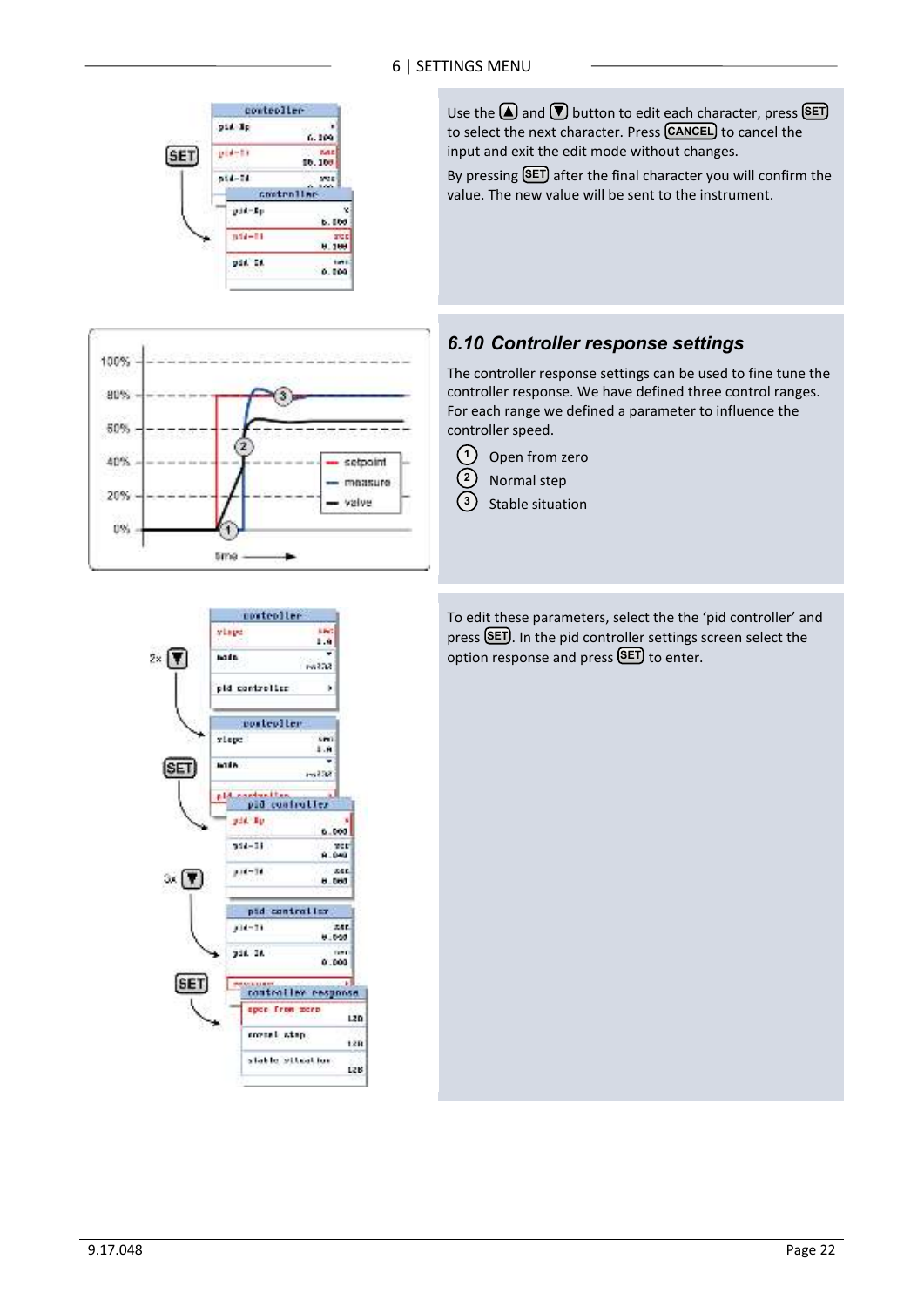

1HS settings peadeat Z centroller constar u, Alave zatun **GANGE** Bronkhorst' coaster **SET** matic afl **YAGAS** isane) urit. Iv

stable altestion

100

In the controller response settings screen you can select one of the parameters using the **△** and **V** buttons. Press **SET** to enter the edit mode.

In the edit mode, use  $\bigcirc$  and  $\bigcirc$  to change each character. Press (SET) to select the next character.

Press **CANCEL** to exit the edit mode without changes. When the final character is changed, press (SET) to confirm and to exit the edit mode.

#### *6.11 Counter settings screen*

From the counter settings screen you can customize the instrument counter. There are three counter modes:

| mode        | description                       |  |
|-------------|-----------------------------------|--|
| off         | counter turned off                |  |
| up          | counts up without limit           |  |
| up to limit | counts up to a programmable limit |  |

Select the counter option from the settings menu and press . **SET**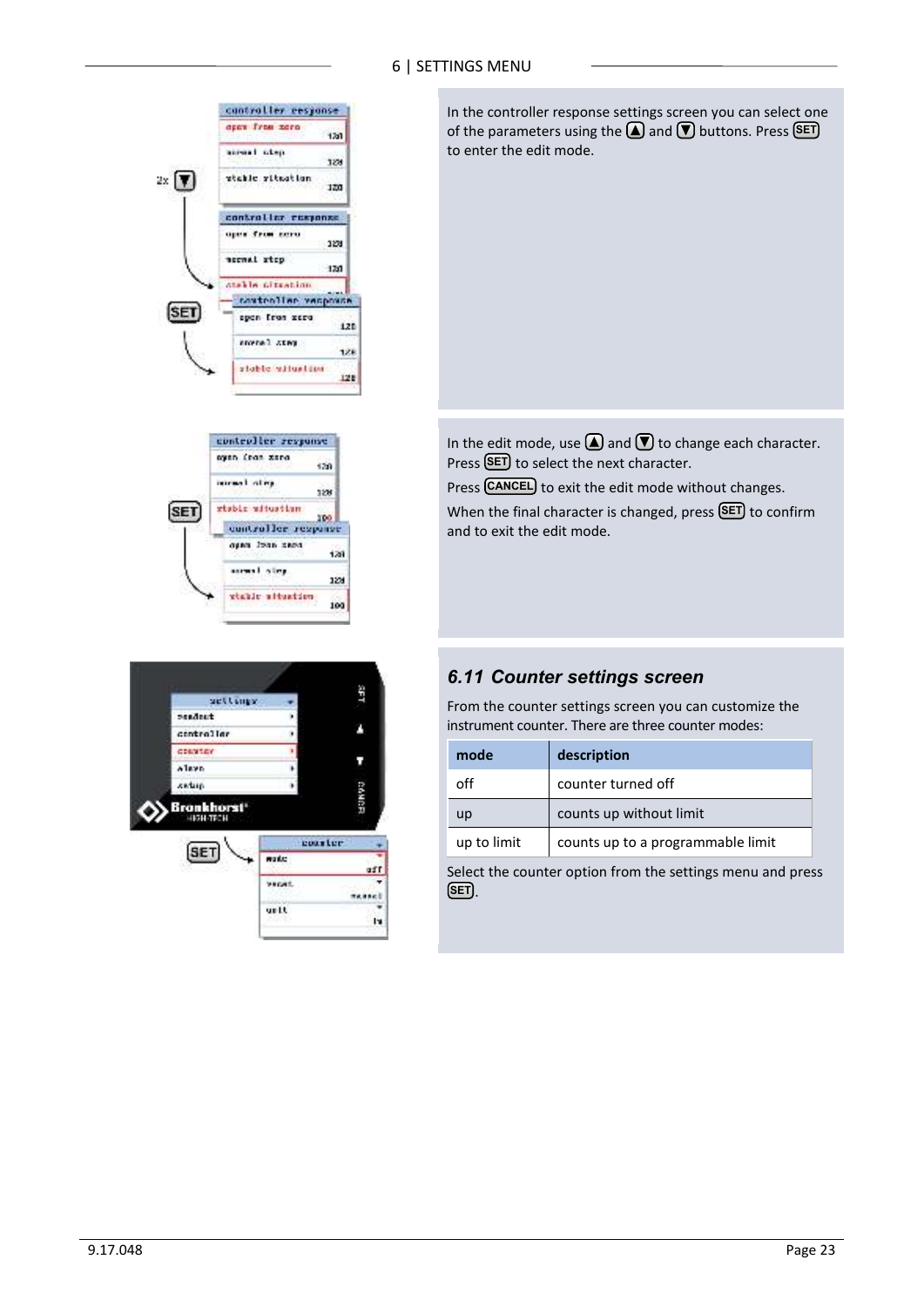

### *6.12 Set counter mode*

When entering the counter settings screen, the counter mode is selected. Press (SET) to enter the edit mode. Select a counter mode using  $\Box$  and  $\Box$ . Press **CANCEL** to exit the edit mode without changes. Press (SET) to confirm your selection and exit the edit mode.



The 'counter' menu is not available for pressure meters or controllers.

You can find more information about these counter settings in the manual: 9.17.023 , This manual is available at the download section of our website: http://www.bronkhorst.com

### *6.13 Set counter parameters*

To change one of the counter parameters use the  $\bigcirc$  and  $\neg$ button to select the parameter you want to change and press **SET**) to enter the edit mode.

In the edit mode, use  $\bigcirc$  and  $\bigcirc$  to change each character. Press (SET) to select the next character.

Press CANCEL to exit the edit mode without changes.

When the final character is changed, press (SET) to confirm and to exit the edit mode.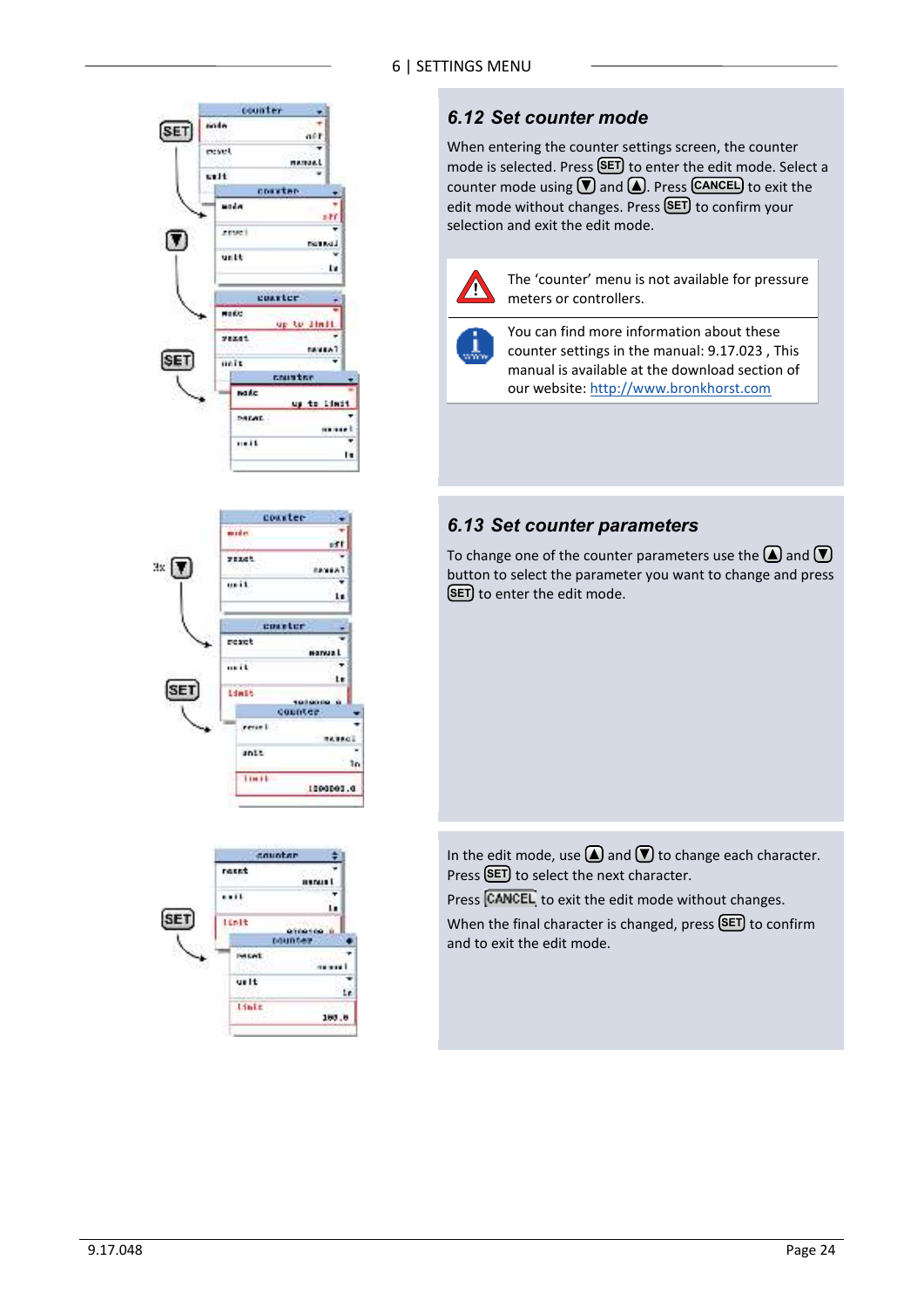

### *6.14 Set setpoint at counter limit*

You can program an automatic setpoint which will be activated when the counter limit is reached.

To change this setpoint use  $\blacksquare$  button to select the setpoint change option and press (SET) to enter the counter setpoint settings screen.

When entering the counter setpoint settings screen the setpoint change parameter is selected. Press (SET) to enter the edit mode.

In the edit mode, use  $\bigcirc$  and  $\bigcirc$  to select 'yes' or 'no'. Press **CANCEL** to exit the edit mode without changes. Press (SET) to confirm your selection and to exit the edit mode.

In the counter setpoint settings screen press  $\bigcirc$  to select the setpoint parameter. Press **(SET**) to enter the edit mode.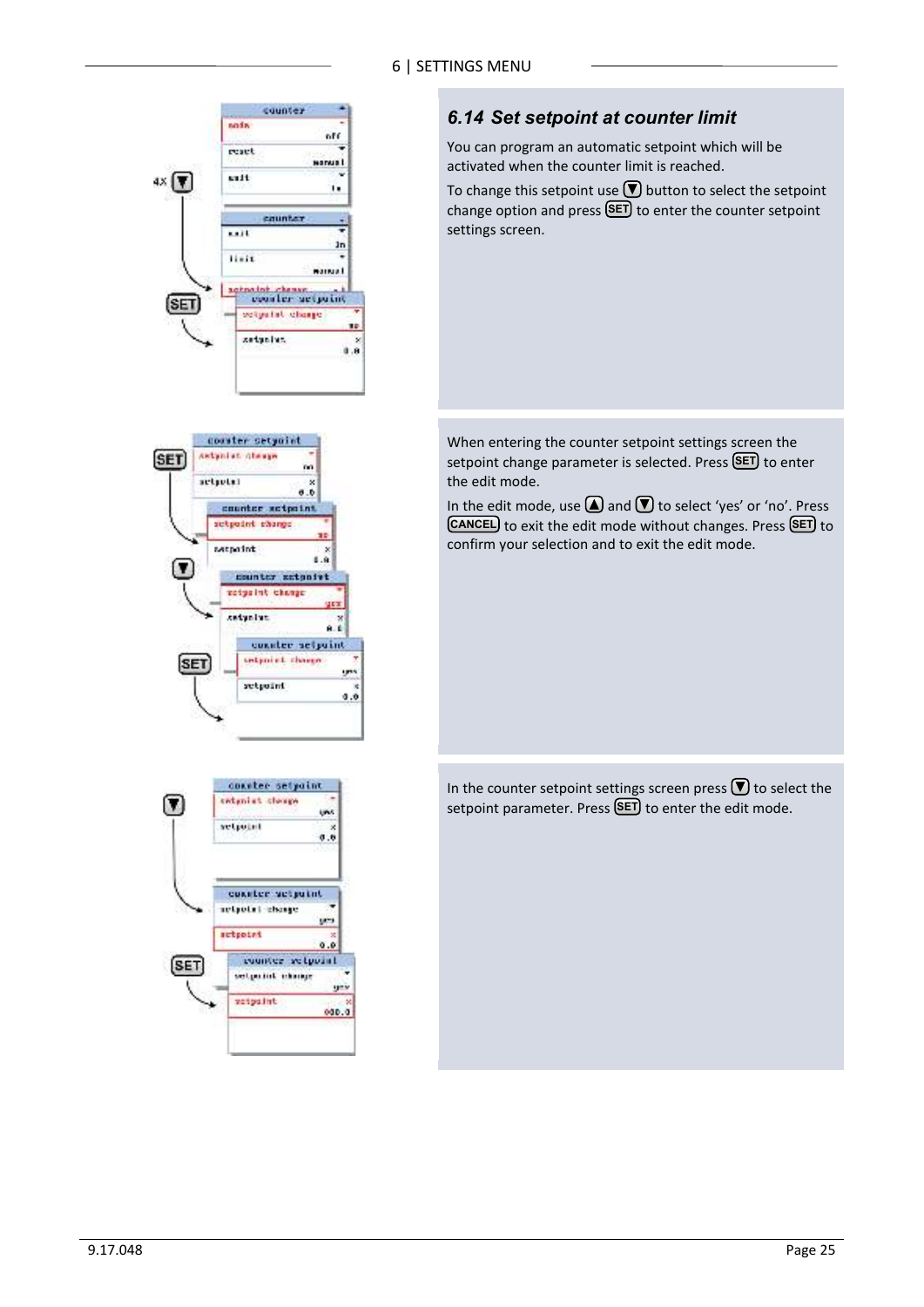



In the edit mode, use  $\bigcirc$  and  $\bigcirc$  to change each character. Press (SET) to select the next character.

Press **CANCEL** to exit the edit mode without changes.

When the final character is changed, press **(SET**) to confirm and to exit the edit mode.

#### *6.15 Alarm settings screen*

From the alarm settings screen you can program the instrument alarm settings. There are four alarm modes:

| mode     | description                                                                                |
|----------|--------------------------------------------------------------------------------------------|
| off      | alarm is turned off.                                                                       |
| power-up | alarm will be activated after power-up                                                     |
| response | alarm will be activated above a<br>programmable difference between<br>setpoint and measure |
| min/max  | alarm will be activated below a<br>minimum and/or above a maximum<br>programmable value    |

Select the alarm option from the settings menu and press . **SET**



You can find more information about these alarm settings in the manual: 9.17.023 , This manual is available at the download section of our website: http://www.bronkhorst.com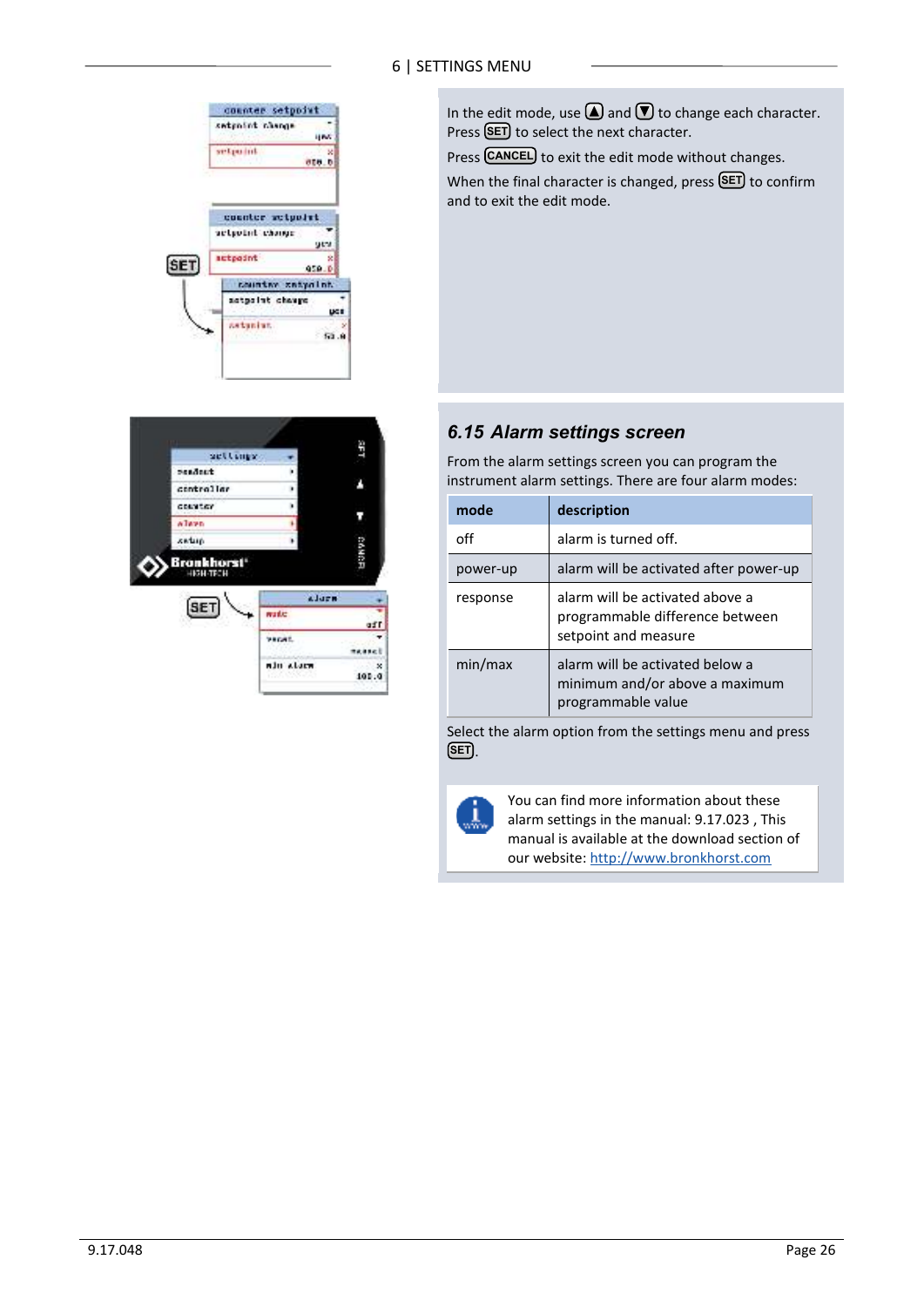#### alaen mide **SET** uvr reset ..... niu atore a long matte **THEAT**  $2 \times \sqrt{7}$ axtunatio nin alarn 190.9 a lors **Bada** at syne reset SET astanat la ain store ù ulam nod: n Lazway **FAXAT** intentio nta stere 100.0





### *6.16 Set alarm mode*

When entering the alarm settings screen the alarm mode is selected. Press (SET) to enter the edit mode. Select an alarm mode using  $\boxed{\blacktriangledown}$  and  $\boxed{\blacktriangle}$ . Press CANCEL to exit the edit mode without changes. Press **(SET**) to confirm your selection and exit the edit mode.

### *6.17 Set alarm mode parameters*

To change one of the alarm mode parameters use the  $\bigcirc$ and  $\bigtriangledown$  button to select the parameter you want to change and press  $SET$  to enter the edit mode.

In the edit mode, use  $\bigcirc$  and  $\bigcirc$  to change each character. Press (SET) to select the next character.

Press **CANCEL** to exit the edit mode without changes.

When the final character is changed, press **(SET**) to confirm and to exit the edit mode.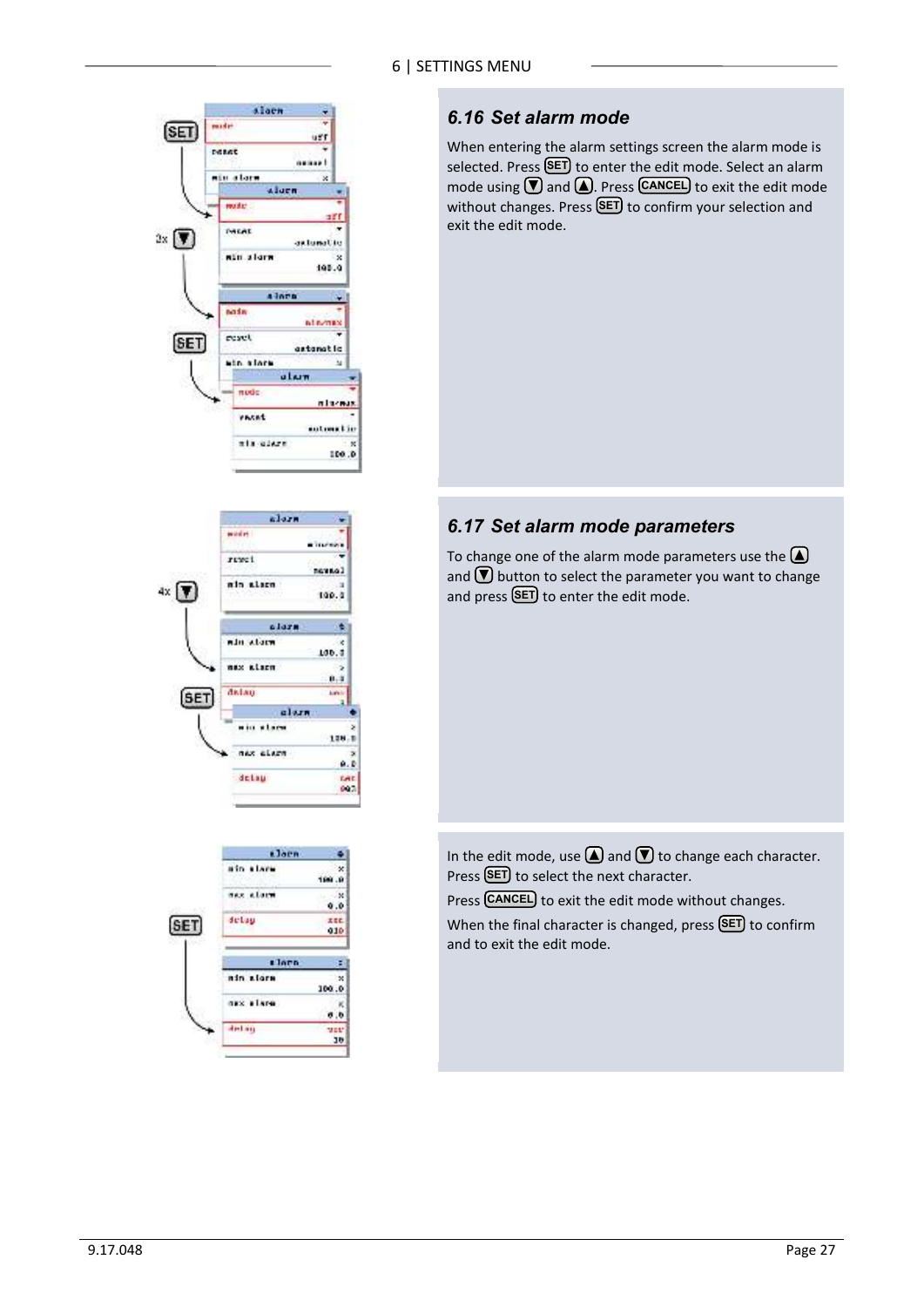

### *6.18 Set setpoint at alarm*

You can program an automatic setpoint which will be activated when an alarm situation occurs.

To change this alarm setpoint use  $\blacksquare$  button to select the setpoint change option and press (SET) to enter the alarm setpoint settings screen.

When entering the alarm setpoint settings screen the setpoint change parameter is selected. Press (SET) to enter the edit mode.

In the edit mode, use  $\bigcirc$  and  $\bigcirc$  to select 'yes' or 'no'. Press **CANCEL** to exit the edit mode without changes. Press (SET) to confirm your selection and to exit the edit mode.

In the alarm setpoint settings screen press  $\blacksquare$  to select the setpoint parameter. Press **(SET**) to enter the edit mode. In the edit mode, use  $\bigcirc$  and  $\bigcirc$  to change each character.

Press (SET) to select the next character.

Press **CANCEL** to exit the edit mode without changes.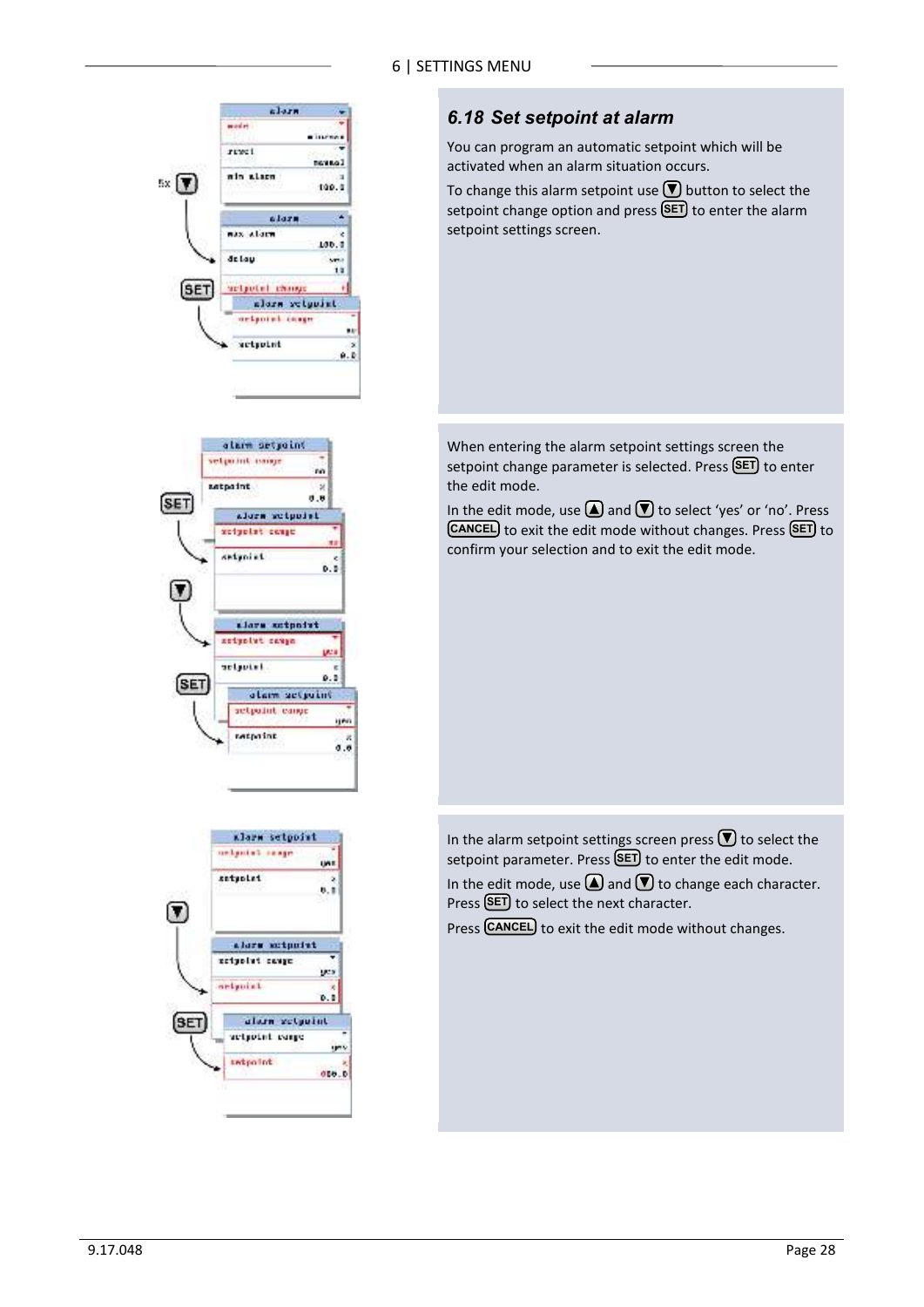







When the final character is changed, press **(SET**) to confirm and to exit the edit mode.

### *6.19 Setup menu*

Via the setup menu you can:

- o get information about the connected instrument.
- o customize display information
- o customize display appearance
- o change bus settings when connected to a bus system

Select the setup option from the settings menu and press . **SET**

### *6.20 Get instrument information*

Select the info item in the setup menu and press **(SET**). When entering the instrument info screen the instrument usertag, serial number and model are displayed.

The sign  $\blacktriangledown$  in the upper right corner indicates that you can scroll through the menu screen items using the  $\bigtriangledown$  button. Scroll up and down to view:

- o usertag\*
- o instrument serial number
- o instrument model number
- o instrument firmware version
- o bright firmware version

\*) editable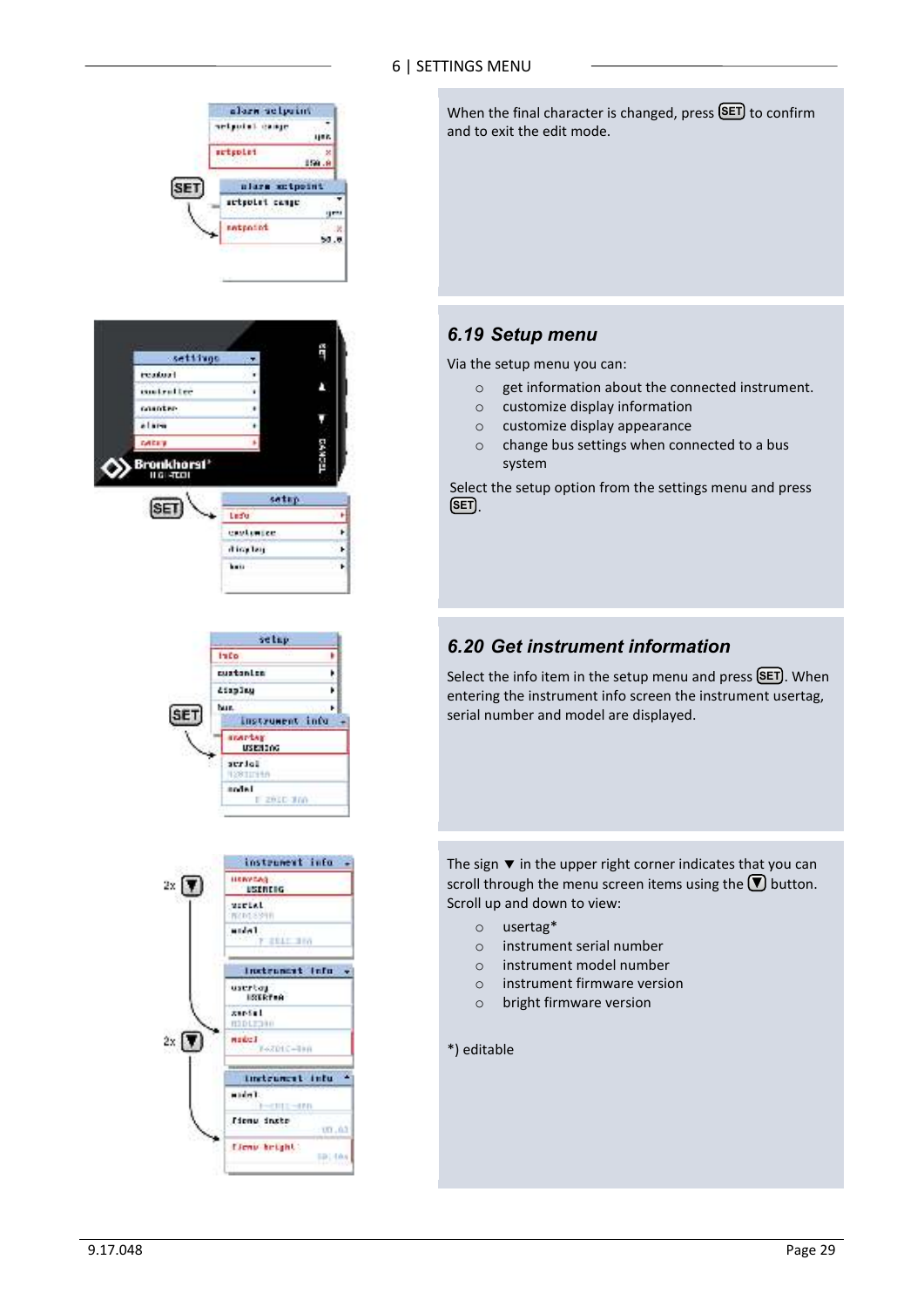

### *6.21 Change usertag*

When entering the instrument info screen the usertag parameter is selected. Press (SET) to enter the edit mode.

In the edit mode, use  $\bigcirc$  and  $\bigcirc$  to change each character. Press (SET) to select the next character.

Press **CANCEL** to exit the edit mode without changes.

When the final character is changed, press **(SET)** until the cursor disappears to confirm and to exit the edit mode.

### *6.22 Customize display info*

To customize the display information, select the customize option in the setup menu and press **(SET**).

In the customize menu you can change:

| item        | description                                                     |  |
|-------------|-----------------------------------------------------------------|--|
| info top    | Info in top line of readout screen,<br>usertag or serial number |  |
| info buttom | Info in Custom readout 1.                                       |  |
| setpoint    | Setpoint edit mode, cursor or steps                             |  |
| read digits | Number of readout digits.                                       |  |

### *6.23 Display appearance*

To customize the display appearance, select the display option in the setup menu and press **(SET**).



Keep contrast and screen saver time low for longer display life-time.

In the display menu you can change:

| item         | description                                 |
|--------------|---------------------------------------------|
| contrast     | display contrast setting                    |
| screen saver | screensaver type: dimmer or off             |
| saver time   | delay before screen saver becomes<br>active |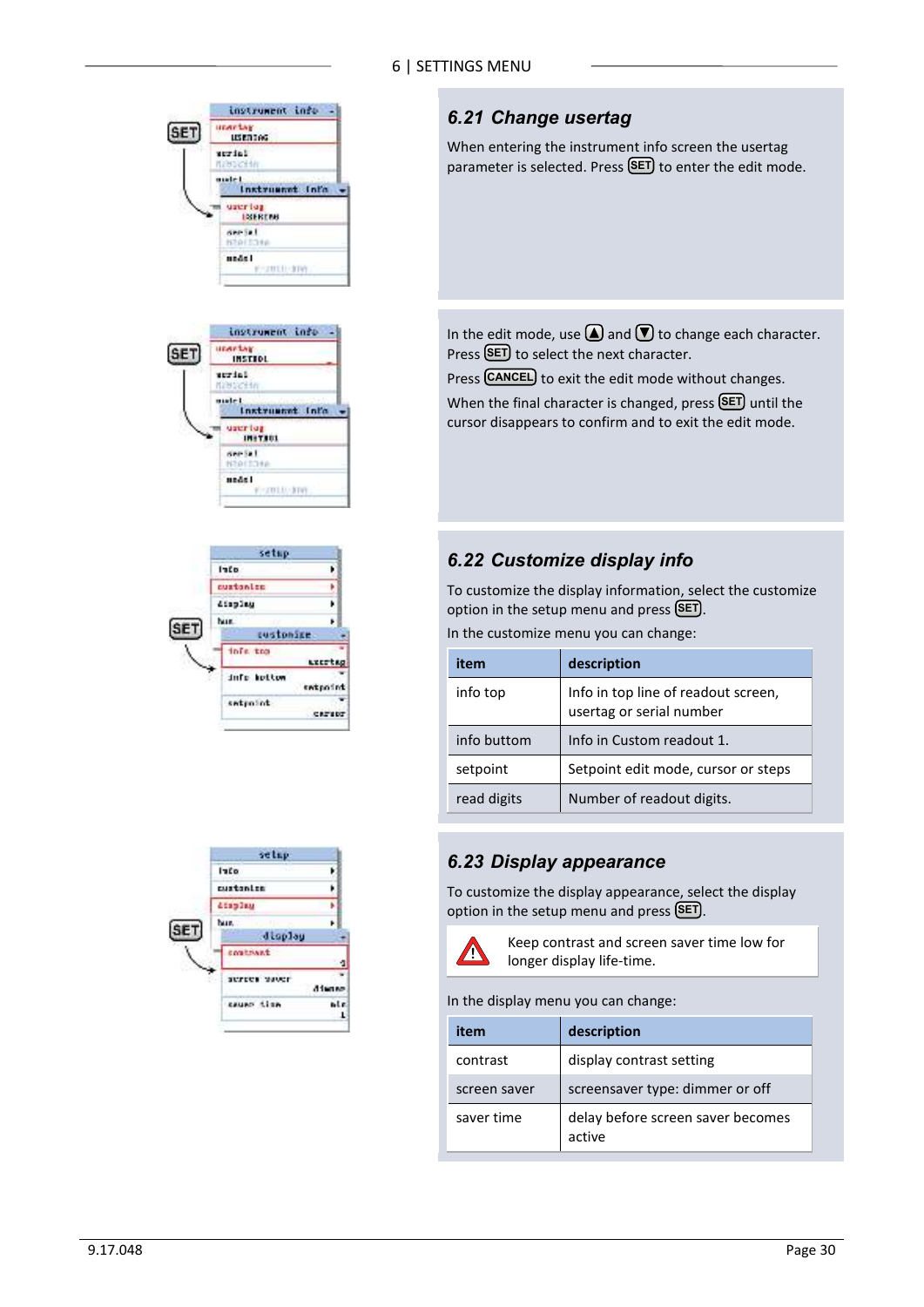







### *6.24 Bus settings*

When the operating instrument is connected to a bus system you can change the node address of this instrument.

From the setup menu select the bus item and press (SET) to enter the bus settings screen.

### *6.25 Advanced menu*

From the advanced menu you can:

- o change sensor filter settings
- o start sensor auto zero procedure
- o start restore instrument data procedure

To enter the advanced menu, select the advanced option from the settings menu and press **(SET**).

### *6.26 Sensor filter settings*

To change the sensor filter settings select the sensor item from the advanced menu and press (SET) to enter the sensor filter settings screen.

The sensor filter is split into a dynamic and a static part. Use the  $\Box$  and  $\nabla$  button to select the dynamic or static parameter and press  $[3E]$  to enter the edit mode.

In the edit mode, use  $\Box$  and  $\nabla$  to change each character. Press **SET** to select the next character.

Press CANCEL to exit the edit mode without changes.

When the final character is changed, press **(SET**) to confirm and to exit the edit mode.

### *6.27 Sensor auto zero*

To start the sensor auto zero procedure, select the autozero item from the advanced menu and press **(SET**) to enter.

Press  $\bigtriangledown$  to select the 'start auto zero' option.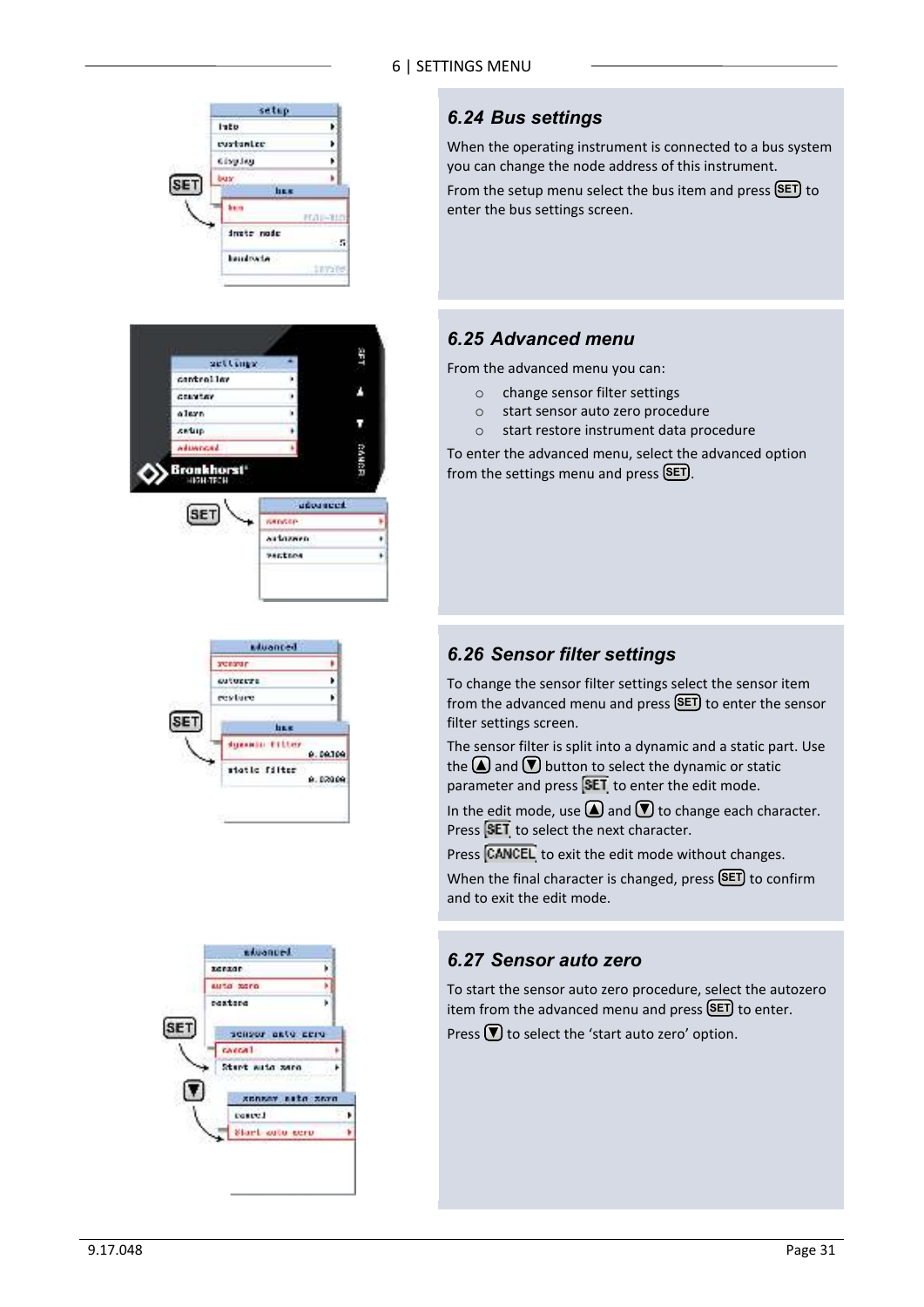

Press (SET) to start the sensor auto zero procedure. While the auto zero procedure is active, the BRIGHT will show the message 'busy'. When finished, 'auto zero ready'. Press any key to return to settings menu.

### *6.28 Restore instrument settings*

To start the instrument restore procedure, select the restore option from the advanced menu and press **SET** to enter. Press  $\bigtriangledown$  to select the 'start restore' option.

Press (SET) to start the instrument restore procedure. While the restore procedure is active, the BRIGHT will show the message 'busy'. When finished, 'auto restore ready'. Press any key to return to settings menu.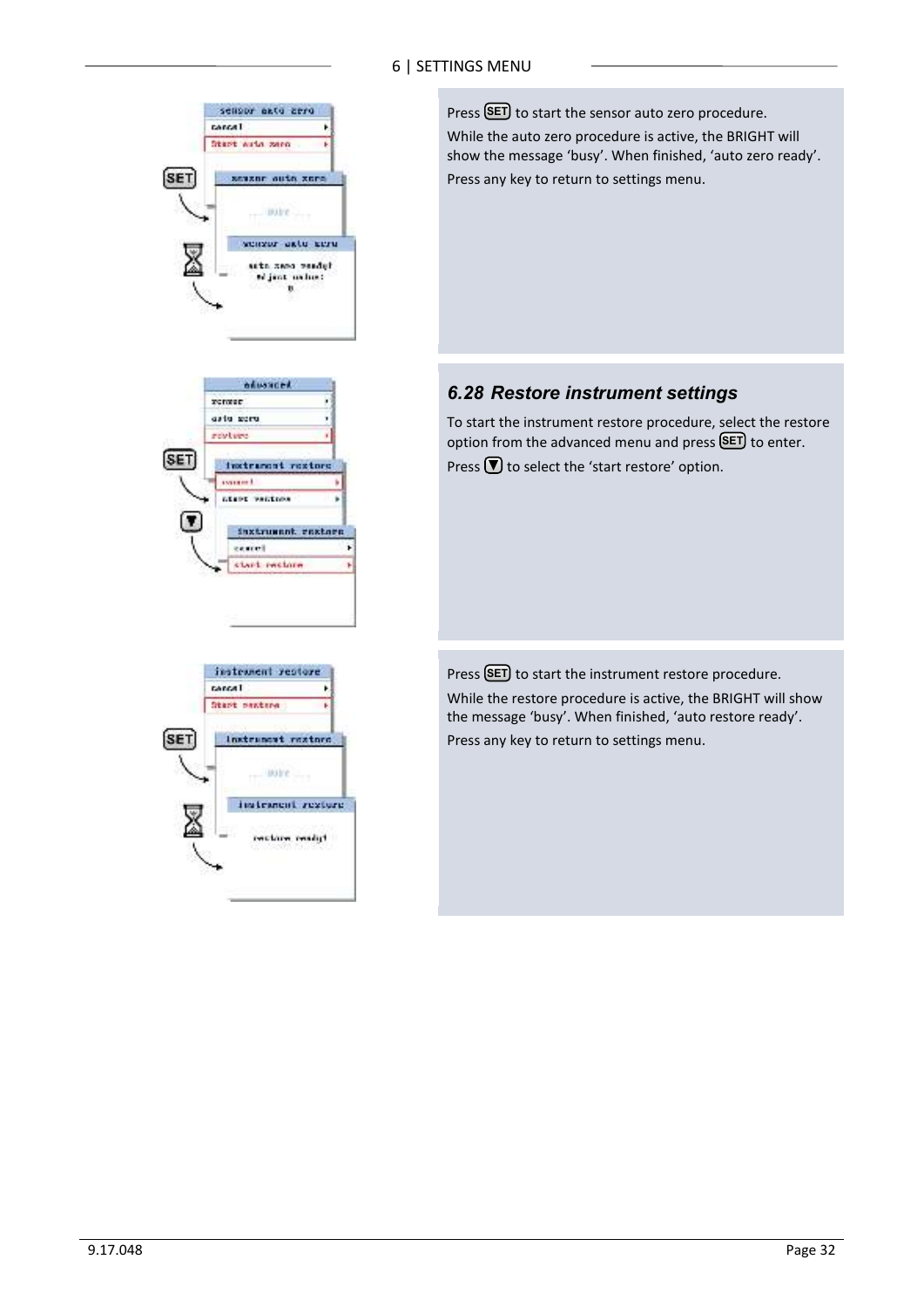# **7 Security Settings**



anter password

anter passened. invalid parsword!

yaxsuard: [

### *7.1 Security modes*

The security settings screen allows you to define the access of the crucial menu items of the BRIGHT. For every item, you can choose the following access modes:

| item    | accessibility                                   |
|---------|-------------------------------------------------|
| enable  | Item is accessible without any<br>restrictions  |
| passw   | item is accessible after entering a<br>password |
| disable | Item is not accessible                          |

### *7.2 Enter the security settings screen*

From the readout screen press both  $\Box$  and  $\Box$  for 5 seconds till the 'enter password' display appears.

The default password is 'abc'. The password can consist of a maximum of 8 characters. For less characters press **SET** till the end of the edit field. Please refer to chapter "Change Password" on page **34** to change password.

If you enter a wrong password, the following message will appear.

If necessary, refer to chapter "Reset Password" on page **35**, to reset the password to it's default value.



#### *7.3 Security items*

When you enter the 'Security' menu, the following display will appear.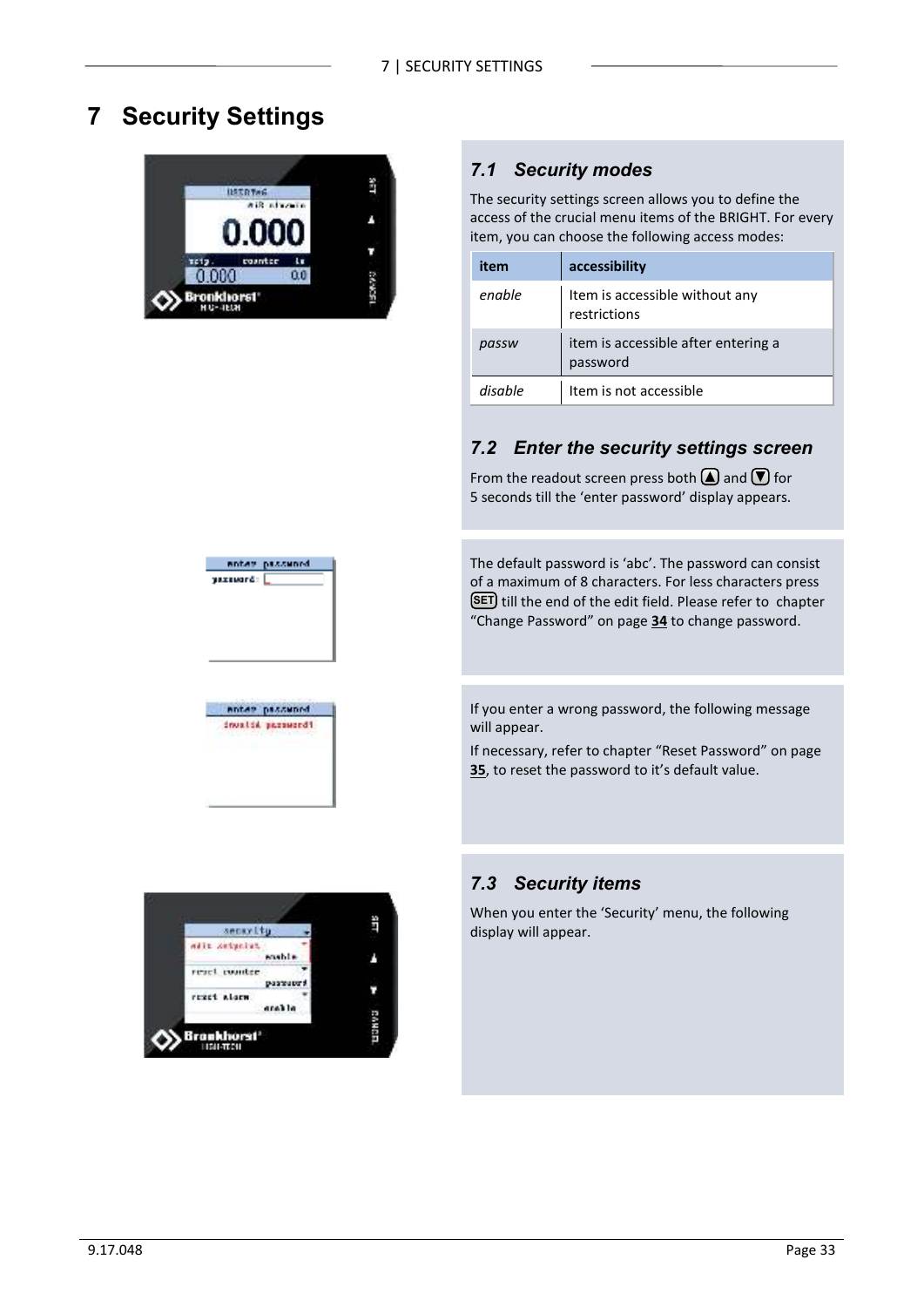#### 7 | SECURITY SETTINGS



The  $\blacktriangledown$  or  $\blacktriangle$  signs in the upper right corner indicates that you can scroll this menu using the  $\Box$  and  $\nabla$  buttons to select more items. The accessibility of following items can be set:

| item              | accessibility                                               |  |
|-------------------|-------------------------------------------------------------|--|
| edit setpoint     | edit mode of the setpoint in<br>both custom readout 1 and 2 |  |
| reset counter     | counter reset in custom<br>readout 2.                       |  |
| reset alarm       | alarm reset displayed in custom<br>readout 2.               |  |
| select instrument | selecting another instrument<br>on the flowbus.             |  |
| settings menu     | settings menu                                               |  |
| advanced          | advanced submenu in the<br>settings menu                    |  |



### *7.4 Change Password*

To change the password, select the option 'new password' and press **SET**.



After changing the password press  $\blacksquare$  to select 'confirm'. Then press **(SET)**.

Now the new password is stored and should be used to enter the password protected items.

Press any key to return to security settings screen.



neo passuaed.

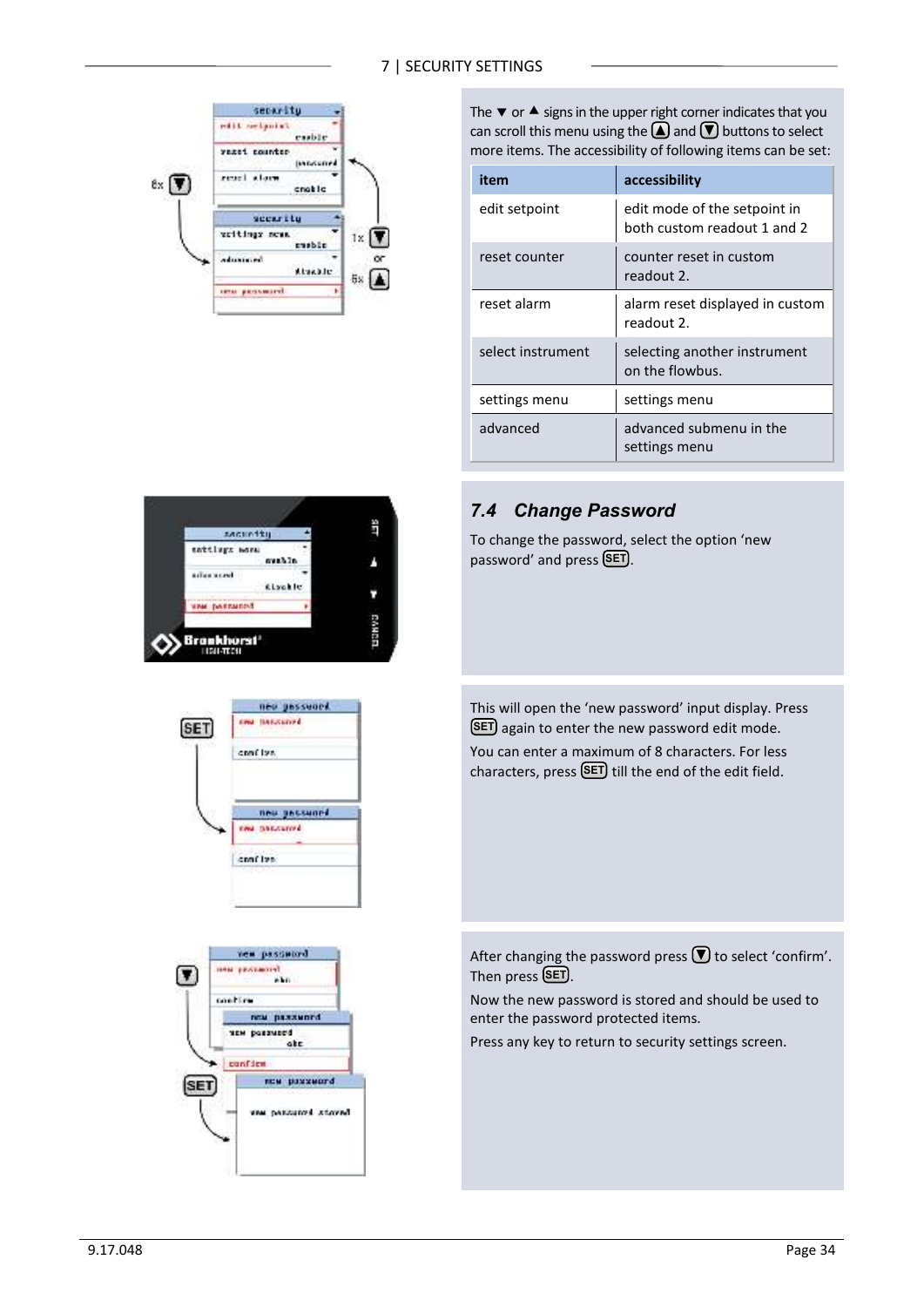





| regat passured      |  |
|---------------------|--|
| drawalld react kepf |  |
|                     |  |

### *7.5 Reset Password*

From the readout screen press both  $\Box$  and  $\nabla$  for 5 seconds till the 'enter password' display appears.

Again press both  $\bigcirc$  and  $\bigcirc$  for 5 seconds till the 'reset password' display appears.

The 'reset password' display will show a 10 character long bht key. This is your encrypted password. Send this key to your local agency and they will send you, after validation of your request, a reset key. Enter this 10 character reset key in the reset key field. The password will now be reset to it's default value 'abc'.

Press any key to return to the readout screen.



To avoid unauthorized access change password. See Chapter Change Password on page **34**.

If you enter the wrong key, the following message will appear.

Check the key and try again.

Press any key to return to the readout screen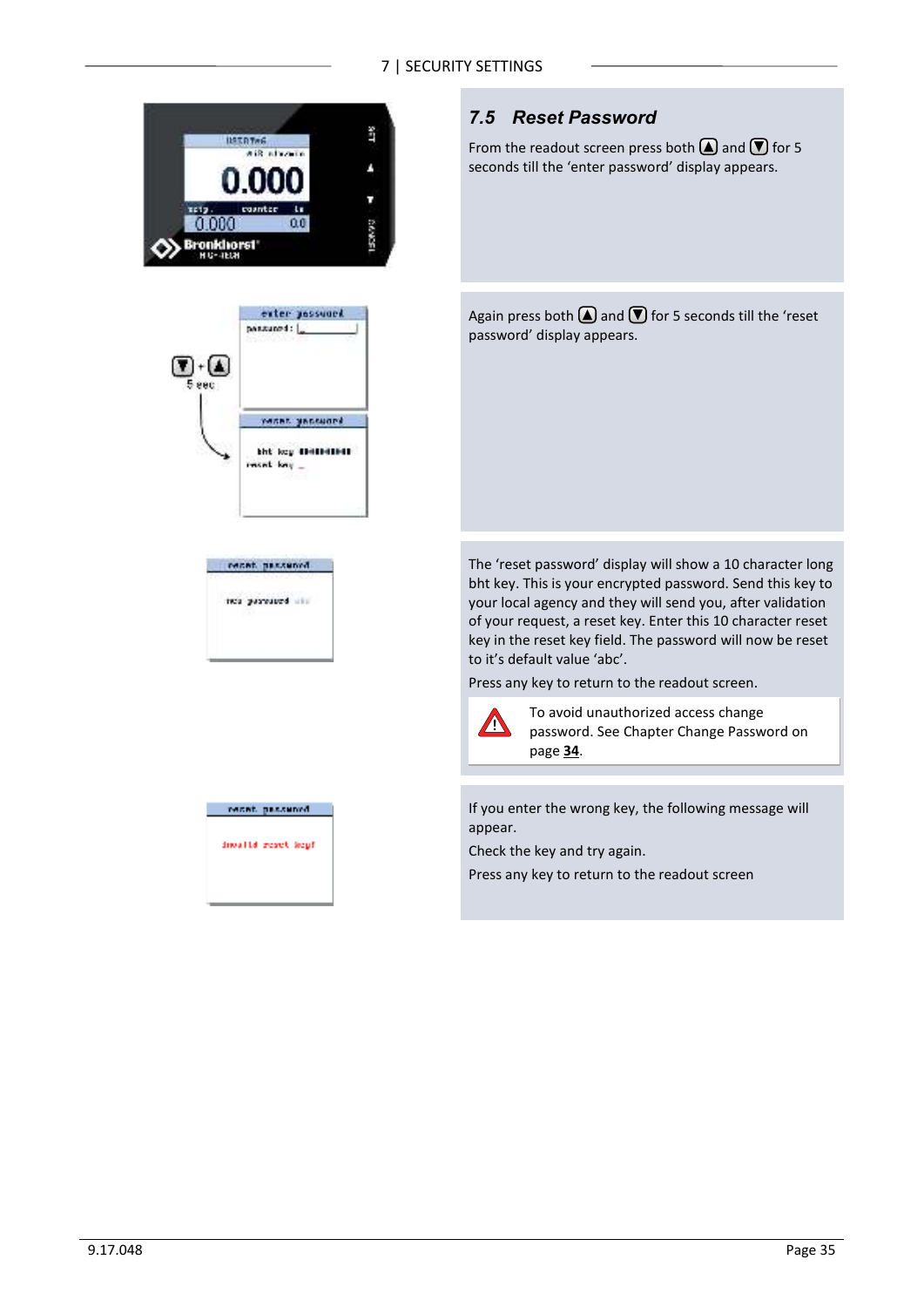# **8 Troubleshooting**

| No output signal                                               | • No power supply                                                                | Check power supply                                  |
|----------------------------------------------------------------|----------------------------------------------------------------------------------|-----------------------------------------------------|
|                                                                | • PCB failure                                                                    | Check cable<br>Return to factory                    |
|                                                                | • Actuator blocked                                                               | Clean actuator (qualified personnel<br>only)        |
|                                                                | • Filter or screen blocked                                                       | Clean filter or screen                              |
|                                                                | • Sensor failure                                                                 | Return instrument to factory                        |
| Maximum output signal                                          | • PCB failure                                                                    | Return instrument to factory                        |
|                                                                | • Sensor failure                                                                 | Return instrument to factory                        |
| High setpoint vs. output offset                                | • PCB failure                                                                    | Return instrument to factory                        |
|                                                                | • Actuator blocked                                                               | Clean actuator (qualified personnel<br>only)        |
|                                                                | • Stoppage                                                                       | Remove cause                                        |
|                                                                | • Pressure not correct                                                           | Check pressure                                      |
| Signal lower than expected                                     | • System stoppage                                                                | Remove cause                                        |
| Flow is gradually decreasing                                   | • (Gas) Condensation                                                             | Decrease supply pressure or increase<br>temperature |
|                                                                | • Actuator adjustment has changed                                                | Check actuator adjustment                           |
|                                                                | • Controller adjustment wrong                                                    | Check controller setting                            |
| Oscillation                                                    | • Input pressure wrong                                                           | Adjust pressure                                     |
|                                                                | • Actuator damaged                                                               | Check actuator                                      |
|                                                                | • Volume / tubing between controller and<br>pressure controller too small/ short | Improve situation                                   |
|                                                                | • Wrong controller settings                                                      | Check controller settings                           |
| Small flow occurs when<br>actuator is supposed to be<br>closed | • Actuator is leaking                                                            | Check actuator                                      |
| Parameter not available                                        | • Parameter is not supported by the<br>connected instrument.                     |                                                     |
| Setpoint is neglected                                          | • Instrument has wrong controller mode                                           | Set controller mode to 'digital input'              |
|                                                                | • Alarm- or counter limit reached                                                | Reset alarm                                         |
| Settings menu not accessible                                   | · Security mode 'blocked' or 'menu'                                              | Change security mode                                |



Before switching on power, check if all connections have been made according to the hook-up diagram. The hook-up diagrams are available at the download section of our website: http://www.bronkhorst.com



LED indications can be very useful in case of problems with the instrument. See the "MANUAL INTERFACE: micro-switch and LED's" section in the manual "Operation instructions digital instruments (document nr. 9.17.023)". This manual is available at the download section of our website: http://www.bronkhorst.com



Contact Bronkhorst® local sales representative or send e-mail describing your problem to: **support@bronkhorst.com**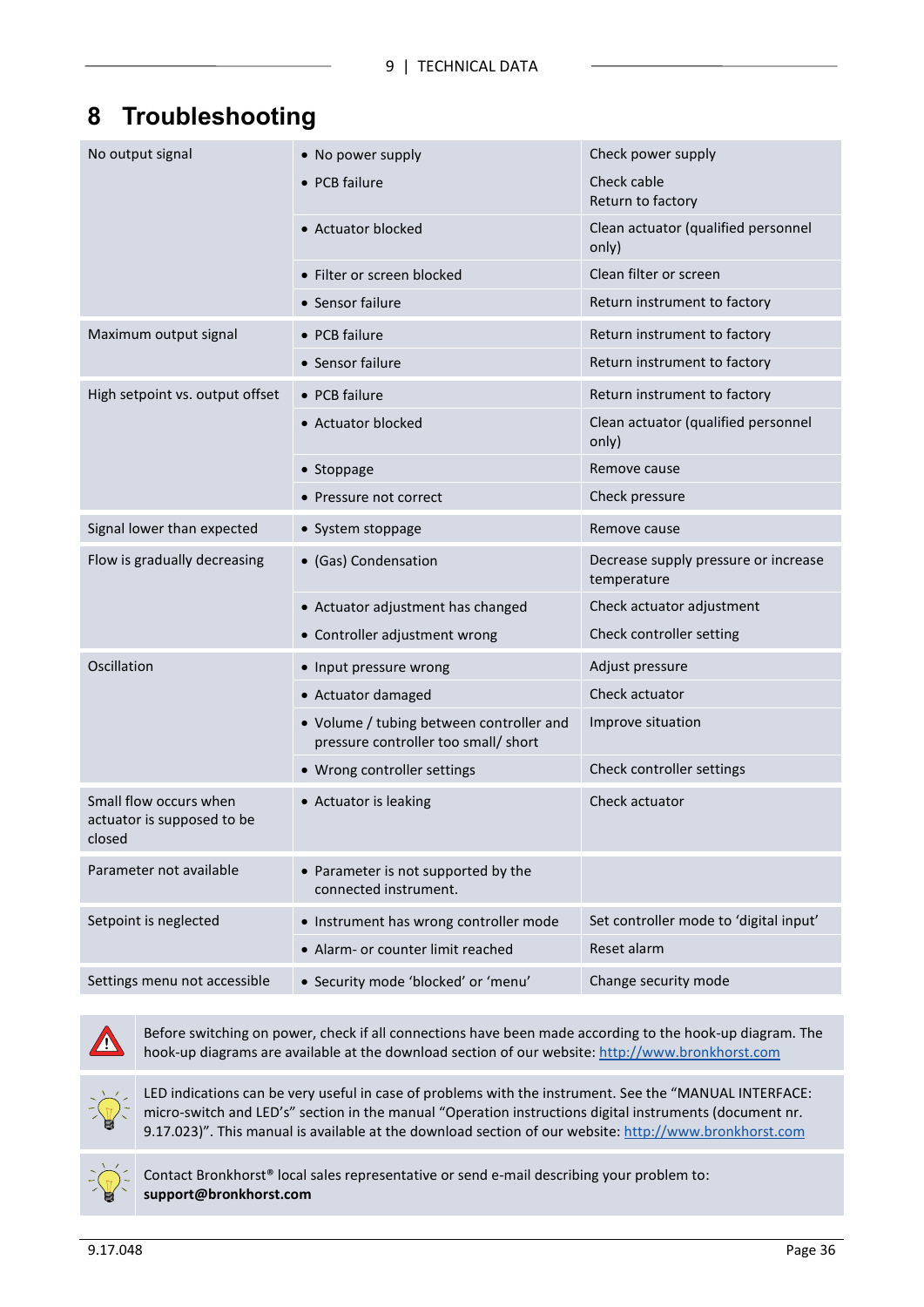# **9 Technical Data**

 $1.8''$  colour TFT display with a 128x160 pixel resolution

- $\checkmark$  100 MHz Processor
- 15..24Vdc 0.6W Power Consumption
- $\checkmark$  RS232 38k4 communication
- Operating temperature 0..50°C
- Dimensions: 73mm width x 50mm height x 23mm depth
- Weight: approx. 50g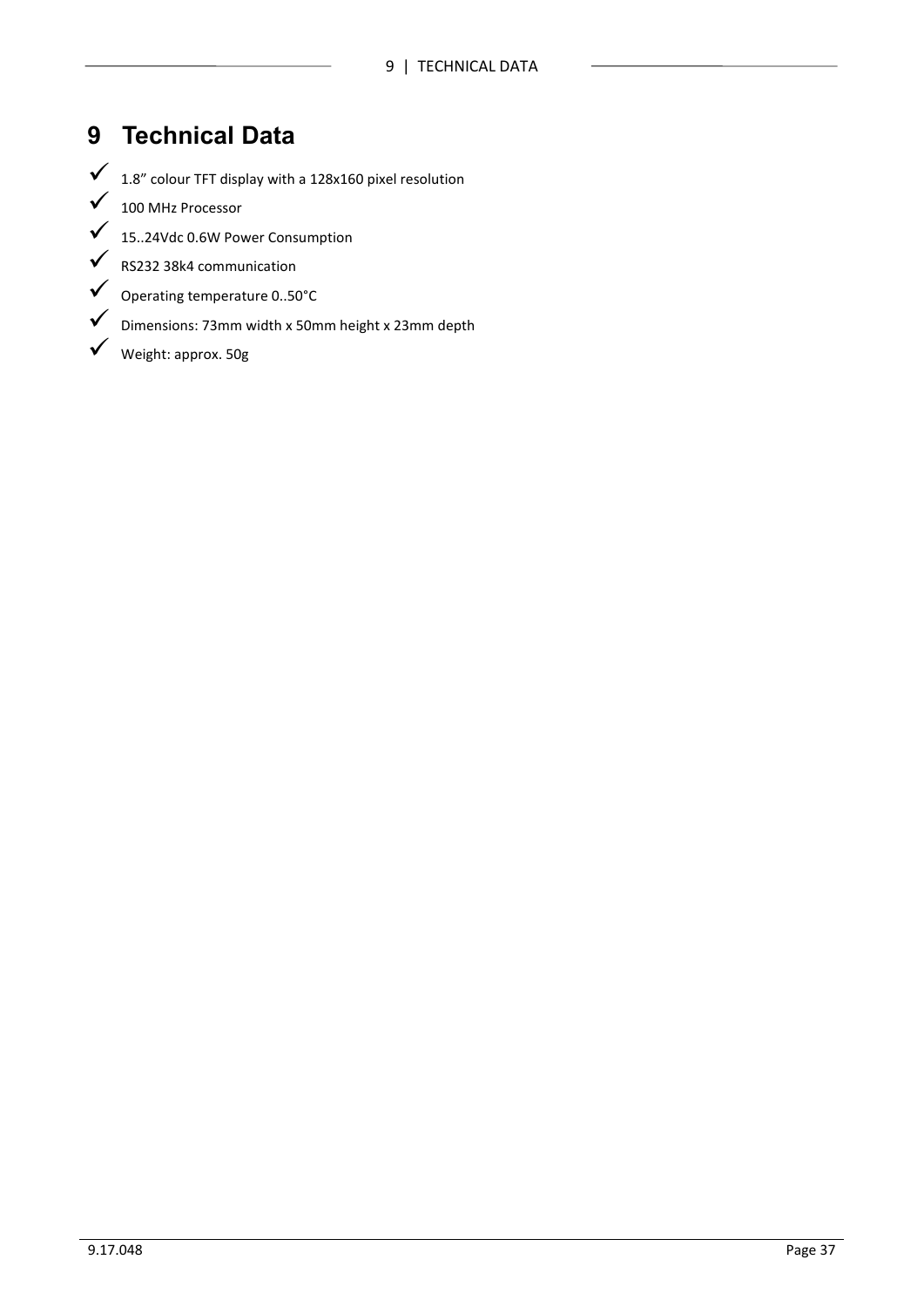# **10 Service**

For current information on Bronkhorst® and service addresses please visit our website:

**http://www.bronkhorst.com**

Do you have any questions about our products? Our Sales Department will gladly assist you selecting the right product for your application. Contact sales by e-mail:

#### **sales@bronkhorst.com**

For after-sales questions, our Customer Service Department is available with help and guidance. To contact CSD by e-mail:

#### **support@bronkhorst.com**

No matter the time zone, our experts within the Support Group are available to answer your request immediately or ensure appropriate further action. Our experts can be reached at:

**+31 859 02 18 66**